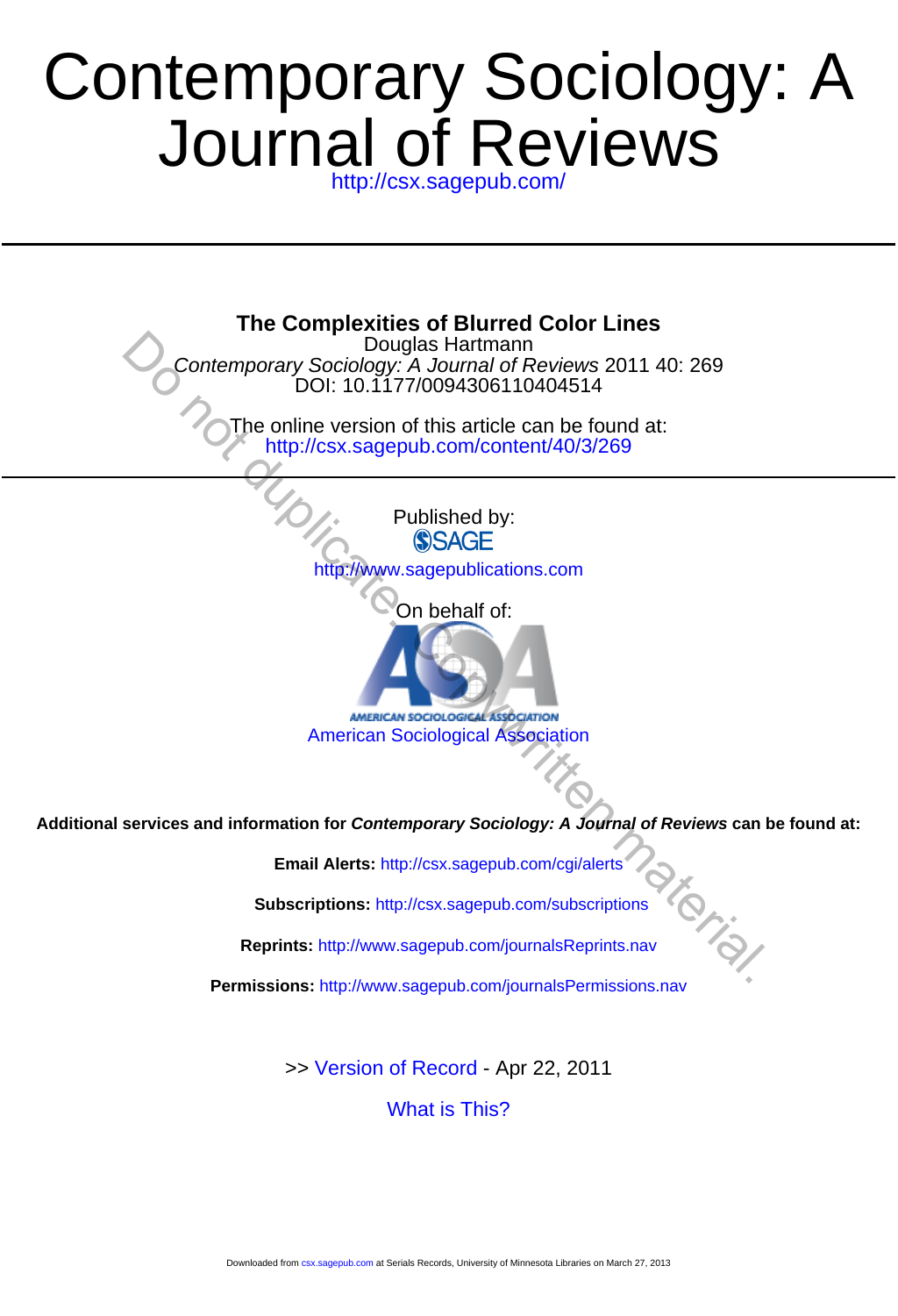# REVIEW ESSAYS

The Complexities of Blurred Color Lines

DOUGLAS HARTMANN University of Minnesota Hartm021@umn.edu

Social scientists are loath to make predictions. They are even less likely—and in some cases constitutionally unable—to involve themselves in the practical implications and interpretations of their research. These orientations are unfortunate. People outside of the ivory tower are usually less interested in our descriptions and analyses of the social world than with how they can use our work to inform their actions and (possibly even) make the world a better place. Fortunately, Richard Alba is a social scientist who understands this. Blurring the Color Line is a book conceived and written specifically to help all Americans anticipate and prepare for the racial future.

Alba is more optimistic than most scholars who study race and ethnic relations in the United States. Based upon his understanding of American immigration history (presented in the first couple of chapters) and current demographic and economic trends (the next few), Alba sees tremendous opportunities opening up for new immigrants and native minorities and thus the ''chance'' for a ''more integrated'' society, as his subtitle so provocatively and precisely puts it. (Just to be clear: the blurring of boundaries is, for Alba, a welcome development; like many Americans, he wants a society in which color recedes to the background not that we are there yet.)

This is not totally unfamiliar ground for Alba. His award-winning 2003 book Remaking the American Mainstream (written with Victor Nee) argued, contrary to the claims and predictions of multiculturalists, pluralists, and critical race theorists, that new immigrant Americans were largely and increasingly assimilating into mainstream society, blurring racial boundaries in the process. That analysis was based largely on the Blurring the Color Line: The New Chance for a More Integrated America, by Richard Alba. Cambridge, MA: Harvard University Press, 2009. \$29.95 cloth. 306pp. ISBN: 9780674035133.

characteristics and behaviors of immigrant and minority groups themselves. This new volume—which grew out of the Nathan Huggins lectures Alba delivered at Harvard in 2008—takes an even larger, more comparative and systemic view.

Key to Alba's thinking is his innovative (if somewhat inelegant) concept of ''nonzero-sum mobility.'' ''Such mobility,'' Alba explains, is ''when members of lowersituated groups can move upward without affecting the life chances of members of well-established ones'' (p. 15). (A zero-sum situation exists, by contrast, when the gains of some must come at the expense of others. It is, in Alba's view, the far more typical and expected situation.) Non-zero-sum mobility is essentially what Alba says happened for white ethnic immigrants of the previous century: a booming economy and restrictive immigration policies helped create opportunities for recent immigrants and their children, opportunities that didn't threaten the power and privilege of the established Anglo-Saxon core and thus allowed newcomers to move into the mainstream of American culture and society. (Alba's own considerable scholarly reputation is built in part on his early work on Italian Americans.) al scientists are loath to make predic-<br>
a Flew are even less likely—and in <br>
a More Integrated America, by Richar<br>
even less in the practical implica-<br>
by a More Integrated America, by Richar<br>
ite when<br>
selven the practi

Such conditions are ripe again, according to Alba's careful consideration of current economic projections and demographic trends. An expanding global economy, in which the United States is still well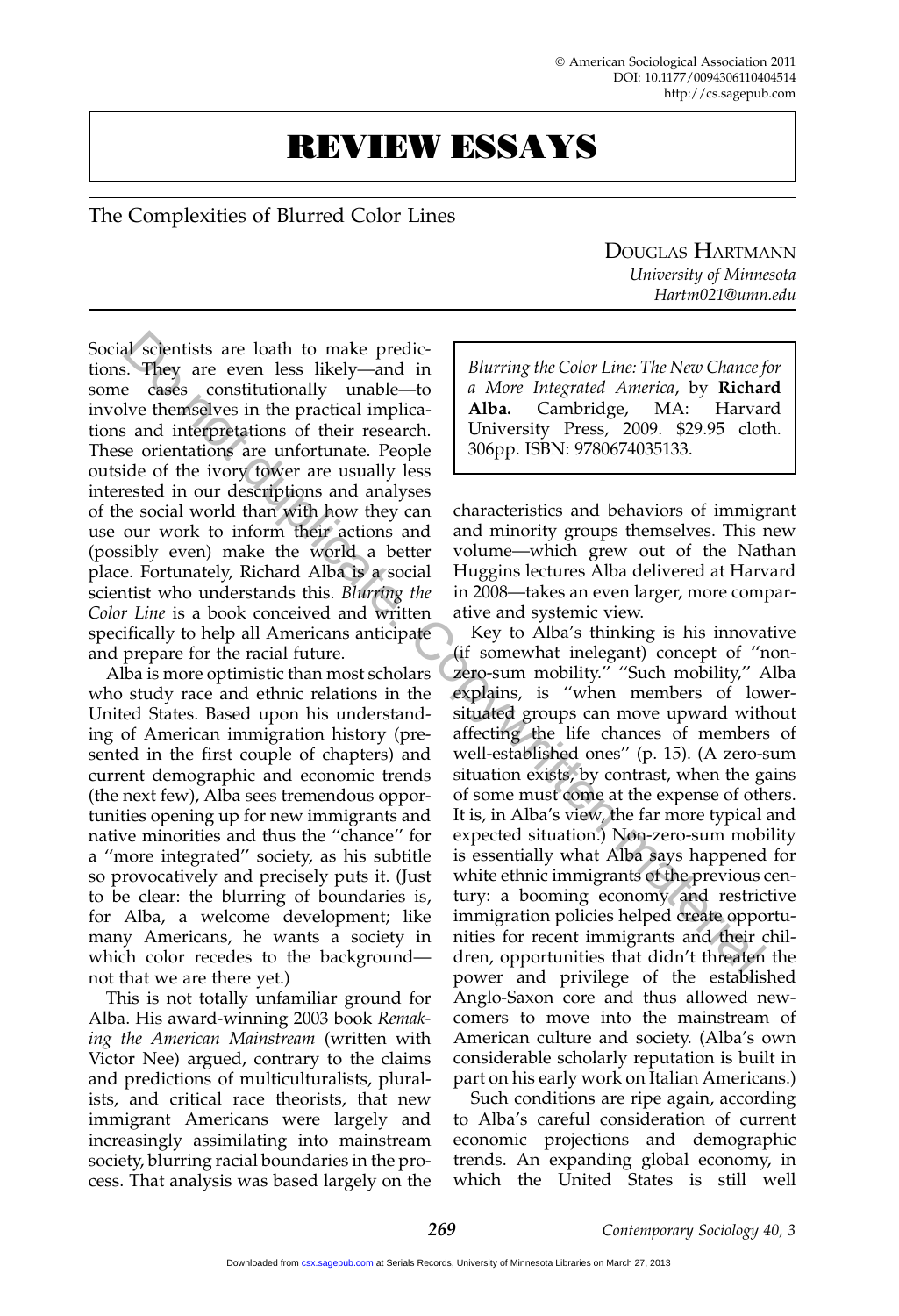positioned, along with the exit of baby boomers from the labor force and the declining birth rates of the majority white group, are creating the conditions for minorities and new immigrants to achieve socioeconomic mobility without provoking the usual competitive backlash. Alba's extensive analysis of all the relevant trend data and tables is erudite, and surprisingly accessible.

None of this is automatic, of course. Demography isn't destiny. In the last couple of chapters, Alba devotes considerable attention to what he calls ''the contingencies of change''—the factors that could complicate or even curtail the trends toward integration. Changes in immigration policy, for instance, especially policies that would invite richer, more educated elites into the American labor market, are one such contingency. Another would be shifting gender dynamics in employment, and Alba writes insightfully about the challenges of converting socioeconomic gains into social and cultural proximity to whites as well. But ''the most serious threat to the potential for ethno-racial change'' Alba identifies is the ''lagging educational attainment'' of African Americans and Hispanics (p. 181). The problem, Alba convincingly argues, is that without proper education and training individuals from these groups simply will not be able to fill the places otherwise made available by retiring baby boomers and the expansion of the economy. chapters. Alba devotes considerable atter-<br>has calcle "in the same defact in the same dependent of  $\mathbf{h}_0$  what be calls "the contingencies of writes: "This record does not induce ange the factors that could complicate

With these points, Alba moves from prediction to prescription, and gives his title a provocative double meaning. ''Blurring the color line,'' at least in my reading, refers not only to the racial patterns that appear to be unfolding of their own accord in contemporary American society; it also involves the more intentional, programmatic steps that need to be taken in order to hasten, enhance, and ensure these largely positive trends.

Much as I learned from this book and much as I see it as a model of and for a mature, engaged social science, I was not entirely swayed by Alba's prognosis. For one, I am not so optimistic as Alba about the future of the American economy in this increasingly global and uncertain era. Also, while it is hard to disagree with the policy implications Alba sketches in the conclusion, they do not fully face up to the dilemmas of race and racism in contemporary America, especially the political constraints involved. Investing in education for racial minorities, for example, seems like a no-brainer (and not just for racial progress), yet this has not happened for decades.

At least part of the problem is the persistence of prejudice and discrimination in the United States. Alba is not unaware of the realities, obviously. Indeed, near the end of the contingencies chapter, he offers a brief survey of research on what Lawrence Bobo has called ''anti-black attitudes.'' Here, Alba writes: ''This record does not induce confidence that most whites are prepared to perceive socioeconomically mobile African Americans as their moral equals in a way that reproduces the shift in perceptions that greeted newly successful white ethnics in the middle of the last century'' (p. 208). However, these points find no real purchase in Alba's larger framework. ''Now is not the place,'' Alba says, ''to try to settle a disagreement that divides scholars who have devoted their careers to understanding racial attitudes'' (p. 208). A book like this is precisely the place to take a stand on these issues because for many social scientists and cultural critics, racism remains the central structural impediment standing in the way of many native American minorities and at least some more recent immigrants. Which brings me to the question of the colorline itself.

The idea of a colorline goes back, in sociology at least, to W.E.B. DuBois' famous proclamation that "the colorline" would be the problem of the twentieth century. In recent years, new scholarship has begun to challenge this singular framing, arguing that new, more multifaceted racial combinations and lines are emerging—the tripartite Latin Americanization thesis advanced by Eduardo Bonilla-Silva, for example, the three-pronged model described in Portes and Zhou's segmented assimilation theory, or the five-fold "racial pentagon" David Hollinger derived from categories in recent U.S. Census data. Alba clearly does not see this complexity emerging; however, he does tend to see the colorline in a very particular way.

Despite his criticisms of the recent work on whiteness, Alba mostly thinks in terms of a white/nonwhite boundary white being the category of the majority, of open-ness and of equality of opportunity.

Contemporary Sociology 40, 3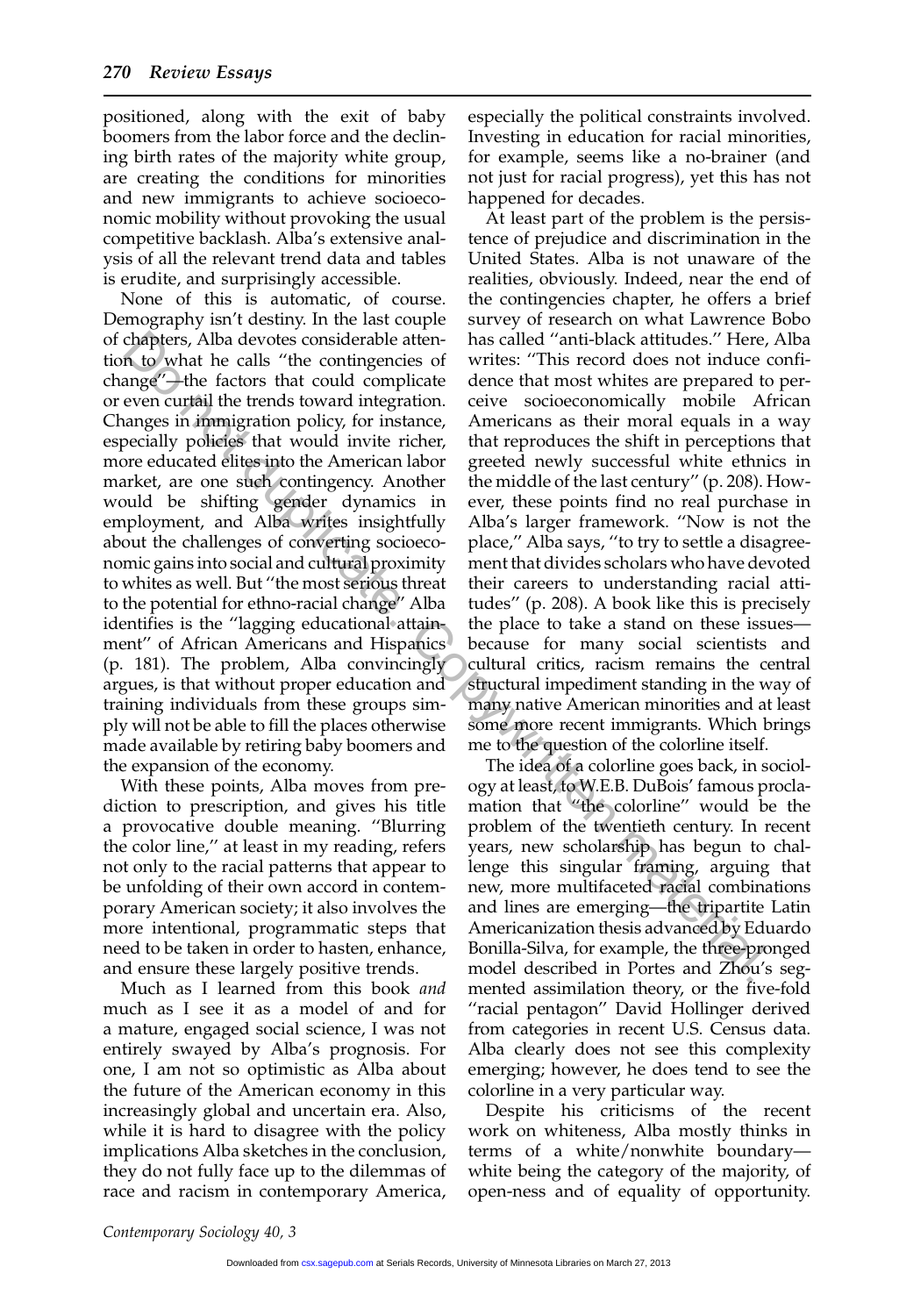His conception of and discussion of ''nonzero-sum mobility'' is built precisely upon the possibility that opportunity for new or previously disadvantaged groups doesn't need to threaten the status of those already in the privileged group. This conception may work well for some minority groups— Asian Americans for example and many Latin Americans—however it is not as useful for Native American minorities or immigrants with darker skin tones. For these populations the question (and relevant colorline) has less to do with whether they are allowed to become white and is more about how they continue to be seen and stigmatized as black. This is not just a semantic distinction: a ''black/non-black'' conception of the colorline implies a different set of questions, concerns, and realities than a white/non-white orientation. To put it more in the terms of Alba's own framing: it may be that current social trends are blurring the colorline at the upper end of the racial-status hierarchy, but this doesn't necessary imply that such blurring is unfolding for those folks on the lower, more stigmatized end of things. Here, it is worth remembering that even as white ethnics were shaking off the negative stereotypes that accompanied their entry on'the question (and relavant colorine) mobility and eventual assimilation.<br>
See the do with whether they are allowed None of this is to dismiss Alba's preconcychite and is more about how they tions and prescriptions out-

into the U.S. social system 100 years ago, African Americans continued to be shackled with the legacies of slavery and Jim Crow. And one of the keys to white ethnic immigrant success (as has been demonstrated in the critical whiteness scholarship that Alba tends to discount) was their ability to distinguish themselves from blacks in order to position themselves for the mainstream, mostly white schools, occupations, and organizations that were the basis for their mobility and eventual assimilation.

None of this is to dismiss Alba's predictions and prescriptions out-of-hand. Any reader who does that will miss a unique opportunity to better appreciate the complexities and possibilities of America's emerging racial order. It is, however, to caution against their overgeneralization and to suggest that we think more critically about who they apply to and who they do not. It is also to expand the scope of the conditions we must track and the actions that we must take if America is to move forward toward the goal of a more just, equitable society, one where racial boundaries are blurry and individual opportunity is determined more by the content of one's character than the color of one's skin.

Redefining the Welfare State: Is American Exceptionalism a Myth?

**IILL OUADAGNO** Florida State University jquadagno@fsu.edu

The modern welfare state was created in the boom of the post-World War II era, as rising productivity and robust economic growth made it possible for nations to fund an array of benefits that reduced economic insecurity, alleviated poverty, and promoted social stability. Social scientists initially argued that the phenomenal post-war growth of the welfare state was the inevitable outcome of the process of modernization and that all nations would converge along a similar trend line. Yet despite the common trends, welfare states varied significantly in generosity and structure, even in nations with comparable levels of economic development. That posed a puzzle: how could

Wealth and Welfare States: Is America a Laggard or Leader?, by Irwin Garfinkel, Lee Rainwater, and Timothy Smeeding. Oxford, UK: Oxford University Press, 2010. 254pp. \$35.00 paper. ISBN: 9780199579310.

variation be explained? One answer emphasized the power resources of the working class. According to this theory, the most generous welfare states occur in nations where trade unions formed a political party, created cross-class coalitions with other groups and then used their numerical superiority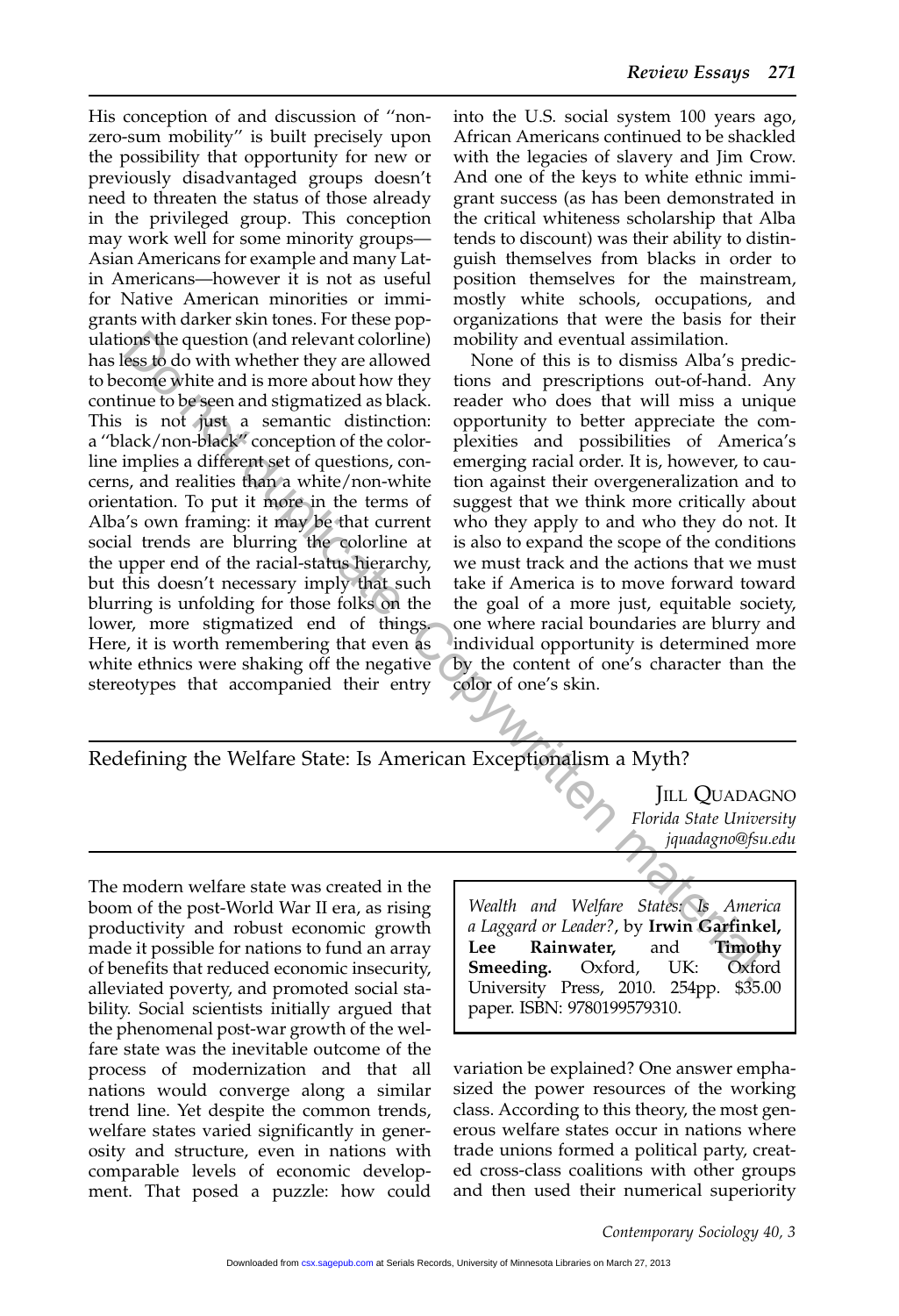to enact programs that protected the working class against the vagaries of the market (Korpi and Palme 1998). Thus, according to power resource theory, variations across nations in public benefits can be explained by the strength of trade unions and degree of working class solidarity.

Although a lively debate ensued as to whether trade union strength was the most important indicator of welfare state generosity or whether the causal sequence accurately reflected the historical record, nearly everyone agreed that the American welfare state was a distinctive case. It was accepted wisdom that the United States was slower than other nations to develop national social programs, spent less generously and lacked benefits like health insurance and family allowances that were otherwise universal. In Wealth and Welfare States, three prominent poverty researchers, Irwin Garfinkel, Lee Rainwater, and Timothy Smeeding, take a fresh look at debates about the origins and functions of the welfare state and revisit the question of American exceptionalism.

In most wealthy nations social welfare expenditures make up 30 to 40 percent of the total value of goods and services produced. Given that welfare benefits consume such vast resources, it is important to understand what they contribute to overall wellbeing. Garfinkel, Rainwater, and Smeeding ask whether the welfare state is a drag on the economy, an issue that has been on the agenda since the 1970s and has become even more salient as population aging and expanding public budgets have strained the fiscal capacity of states. Consistent with most comparative research, they first analyze social insurance expenditures and conclude that early expansions increased growth and more recent increases have not harmed it. Overall, the net effect of social insurance on growth is zero. Yet, they convincingly argue, an analysis focused only on social insurance excludes alternative mechanisms nations use to achieve similar objectives and thus underestimates the full effect welfare states exert on economies. To remedy this problem, they add private employer benefits and tax expenditures, which are (less progressive) ways to achieve some of the same goals as direct spending. They also include education as part of the

welfare state, a choice they justify on the basis of evidence showing that public education does as much or more than traditional benefits in promoting productivity and growth. By expanding the definition of the welfare state to include these other mechanisms for redistributing societal resources, they are able to assert that the welfare state's net contribution is positive.

A second objective of Wealth and Welfare States is to challenge the main premise of arguments about American exceptionalism, that the welfare state in the United States is significantly smaller than that of other nations. The authors compare spending patterns in 14 rich nations and find that, according to the most commonly-used measure of size, total social welfare transfers as a share of GDP, the welfare state in the United States is indeed smaller. If a different measure of size is used, however, per capita expenditure, then spending in the United States is greater than in almost all other countries. The results also vary depending on how the parameters of the welfare state are defined. In terms of direct public spending, the English-speaking nations, and particularly Ireland and the United States, spend the least. When employer-provided benefits and tax expenditures are included, however, the picture changes considerably. Adding these benefits increases the U.S. welfare state by nearly 50 percent and substantially narrows the cross-national variation. Including education has even greater consequences. Education increases the American welfare state by another 38 percent and changes the status of the United States from a laggard to a leader. Thus, the overall point is that arguments about American exceptionalism depend on how benefits are measured and which benefits are included. reflected the historical record, nearly arguments about American exception, the sugarest shapes agreed that the Mmerican excepted significantly smaller than that of sequence speed that be to littled State was accepted sig

What is exceptional about the American welfare state is the preference for safety net programs for the poor and private benefits for the more affluent. As an example of the former, the authors discuss the Personal Responsibility and Work Opportunity Reconciliation Act (PRWORA) of 1996, which required poor mothers to work in return for assistance and limited total federal lifetime eligibility to five years. In the first six years after PRWORA was enacted, welfare caseloads fell by 56 percent while the labor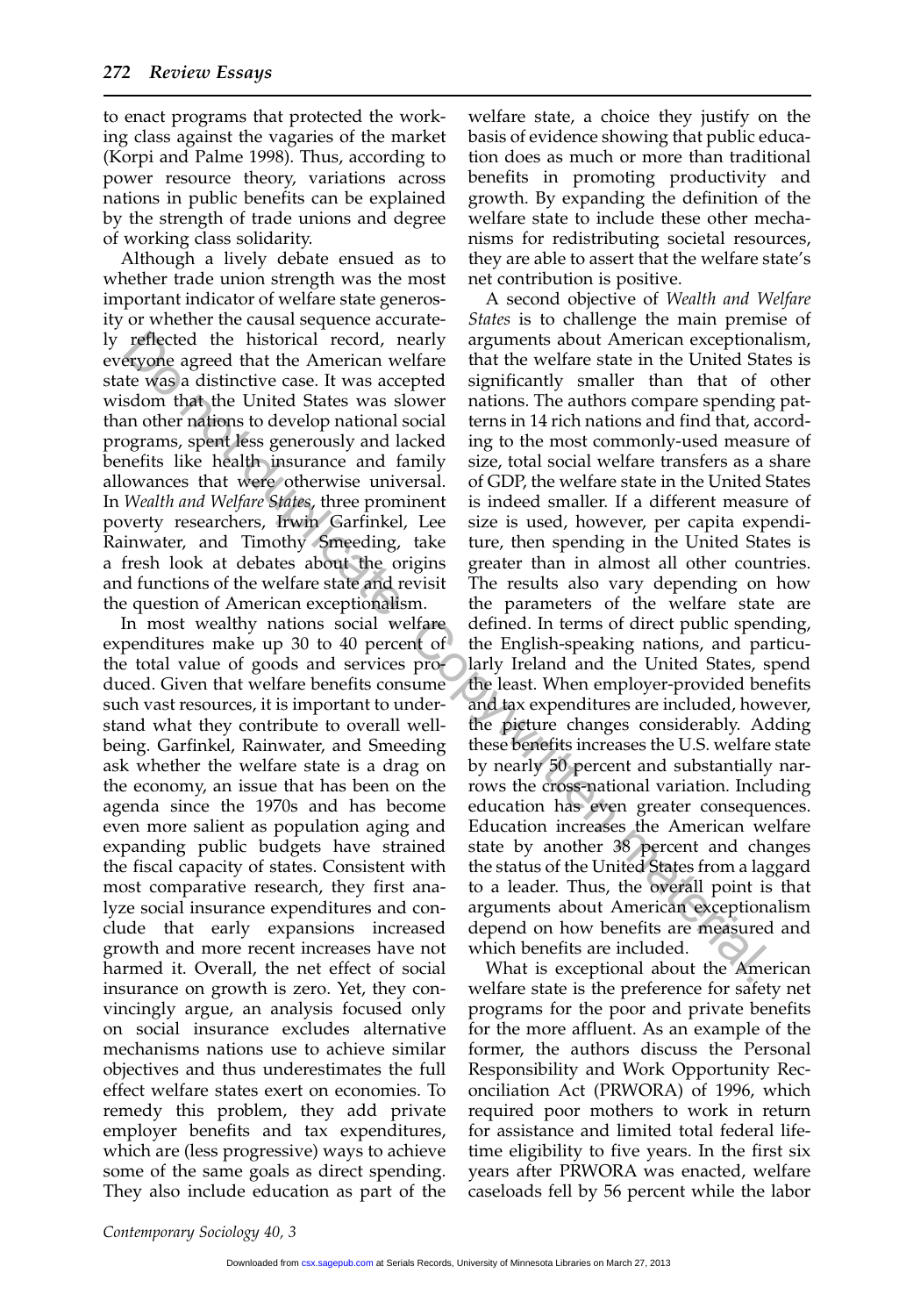force participation rates of single mothers increased and poverty rates declined. The authors note, however, that these trends cannot be attributed solely or even primarily to welfare reform, for PRWORA was enacted around the same time as assistance outside welfare expanded. In 1993 Congress increased the earned income tax credit (EITC) and childcare funding substantially and enacted a new child health insurance program (SCHIP). Those benefits, coupled with a sustained period of economic prosperity, made it possible for low-income women to fare better from work than from welfare.

It would have been helpful for the authors to assess in greater detail whether the work incentives in PRWORA were largely punitive or whether they fit with international trends. Everywhere welfare states designed for an industrial economy and the male breadwinner family type that accompanied it are in the process of being retooled for service-oriented economies where dualearner and female-headed households are becoming the norm (Esping-Andersen 2009). Was PROWRA the result of a rightwing power shift, as the authors assert, or rather part of a general restructuring of benefits to support the labor force participation of women?

The authors cite private health insurance in the United States as a prime example of a benefit tilted toward the more affluent. They argue that because the private market, left to itself, produces too little health insurance, the only way to make coverage affordable is to eliminate the element of choice, make insurance mandatory and spread the risk across a broad population. This book went to press before Congress passed the Patient Protection and Affordability Act of 2010, which contains several features that meet these objectives, including mandates on individuals and employers and subsidies to help low-income people purchase health plans (Quadagno 2010). It would be interesting to learn whether the authors believe that health care reform has transformed the American welfare state in any significant way or whether it merely represents business as usual.

Where Wealth and Welfare States falters a bit is in the authors' theoretical analysis.

This becomes especially apparent in their inclusion of education as part of the welfare state, which raises the question: how broad can the concept of the welfare state become before theories of welfare state development no longer apply? In their analysis of spending patterns, the authors group nations according to Esping-Andersen's (1990) three regime types, liberal, conservative, and social democratic. They find that this typology is roughly consistent with social insurance expenditures but, not surprisingly, does not fit education. What better explains educational development, they argue, is the median voter model. According to this model, democratic nations find the most effective solutions to common problems, because universal suffrage maximizes the expression of diversity and restrains the power of elites. Thus, as the franchise is extended, public funding for education should increase, eventually becoming universal. That assertion raises the question of how the median voter model can explain variation in education spending across fully democratic nations. It would be more satisfying to focus on how political coalitions, not just voters, influence decision-making processes. The authors do suggest that declining strength of the left was responsible for the rightward turn in policy in the United States, but they do not elaborate this argument formally. Theory takes a back seat to data. a Systemind period of conomic prossame expenditures but, not surprising a psystimal period of conomic prosible for low-income does not fit due<br>toim. What better explesion for the material model model. According to this me

Despite these minor quibbles, Wealth and Welfare States is a major achievement and a welcome addition to the vast literature on the welfare state. It contains quantitative analyses on spending patterns in fuller detail than any previous research and an insightful discussion of recent developments in welfare state trends. The focus on education is likely to generate a lively debate about how the welfare state should be defined and the inclusion of a broader range of benefits will cause many scholars to rethink their basic premises. As for me, this book will be first on my list when I prepare my syllabus for my graduate seminar on the welfare state.

#### References

Esping-Andersen, Gøsta. 1990. The Three Worlds of Welfare Capitalism. Cambridge: Polity Press.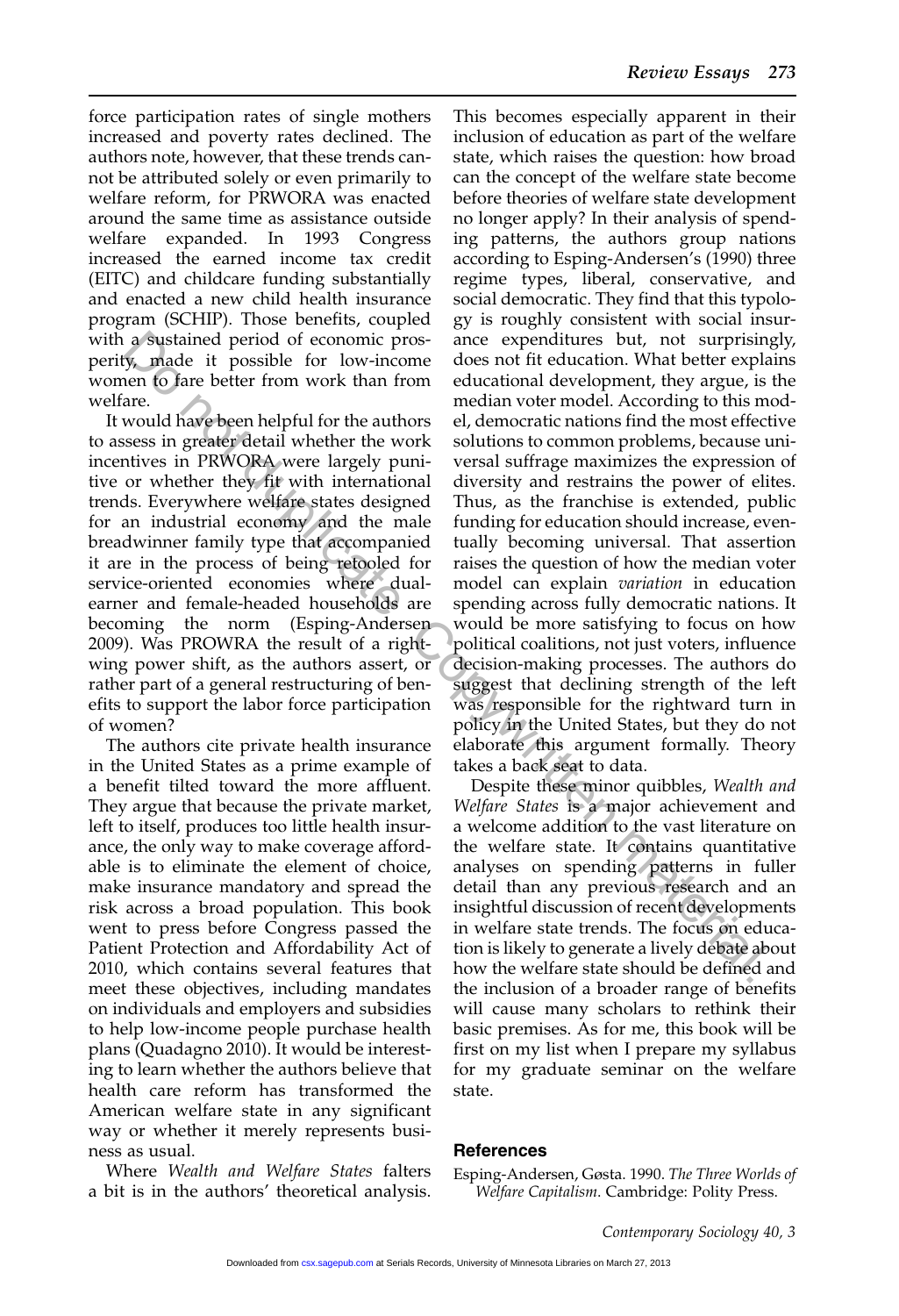- -. 2009. Incomplete Revolution: Adapting Welfare States to Women's New Roles. Cambridge: Polity Press.
- Korpi, Walter and Joakim Palme. 1998. ''The Paradox of Redistribution and Strategies of Equality: Welfare State Institutions, Inequality and

Poverty in the Western Countries.'' American Sociological Review 63 (5):661–687.

Quadagno, Jill. 2010. ''Institutions, Interest Groups and Ideology: An Agenda for the Sociology of Health Care Reform." Journal of Health and Social Behavior 57 (2):125–36.

Violent Rejectionists: Islamists and Other New Religious Extremists

DANIEL CHIROT

Suicide bombings by Islamists in Iraq, Afghanistan, Somalia, and Pakistan are in the news almost every day. We hear about such events in Russia, Western Europe, parts of East Africa, India, Indonesia, Yemen, Algeria, and in Israel and Palestine. The memory of 9/11/2001 in the United States remains a lively topic. Type into Google ''CIA terrorism'' and the CIA's Web page comes up (CIA.gov). The first heading that appears is a quote by Director Leon Panetta from a May 2009 conference in which he said: University of Washington,<br>
Contact the School controller, the section of the School controller, the section of the School contact in the School Rebellion: Religious Challenge<br>
Fraction in the School Rebellion: Religious Ch

Counterterrorism is CIA's primary mission. Al-Qaeda remains the most serious security threat that we face, most serious security threat to America and to U.S. interests and our allies overseas.

That is why the United States remains at war in Afghanistan, and 9/11 was the American government's excuse for invading Iraq in 2003. The real reason was the mistaken belief by our leaders that it would be possible to establish a friendly, secular, democratic Arab state in Iraq, and that this would unleash a series of changes throughout the region that would eliminate Islamist extremism, establish peace throughout the region, and not coincidentally, secure Middle Eastern oil from the threat of being seized by America's Muslim enemies. Arabs would make peace with Israel, and the United States would become less dependent on the good will of Wahhabi dominated Saudi Arabia, the original home of most of the 9/11 perpetrators and of University of Washington, Seattle chirot@u.washington.edu

Global Rebellion: Religious Challenges to the Secular State, from Christian Militias to al Qaeda, by Mark Juergensmeyer. Berkeley, CA: University of California Press, 2009. 370pp. \$18.95 paper. ISBN: 9780520261570.

Radical, Religious, and Violent: The New Economics of Terrorism, by Eli Berman. Cambridge, MA: The MIT Press, 2009. 300pp. \$24.95 cloth. ISBN: 9780262026406.

Princeton Readings in Islamist Thought: Texts and Contexts from al-Banna to Bin Laden, edited and introduced by Roxanne L. Euben and Muhammad Qasim Zaman. Princeton, NJ: Princeton University Press, 2009. 516pp. \$26.95 paper. ISBN: 9780691135885.

Usama bin Laden, Al-Qa'ida's titular leader. Of course it has not quite worked  $\cot^1$ 

So obviously extremist Islam, its connection to terrorism, and its call to war against what bin Laden calls the ''Zionist-Crusader alliance and their collaborators'' is something well worth studying in detail (bin Laden 1996, ''Declaration of war against the Americans occupying the land of the two Holy Places [i.e., Saudi Arabia]'' in Euben

There are many ways to transcribe Arabic words. Unless in a direct quote from another source, I am using the system used by Euben and Zaman 2009).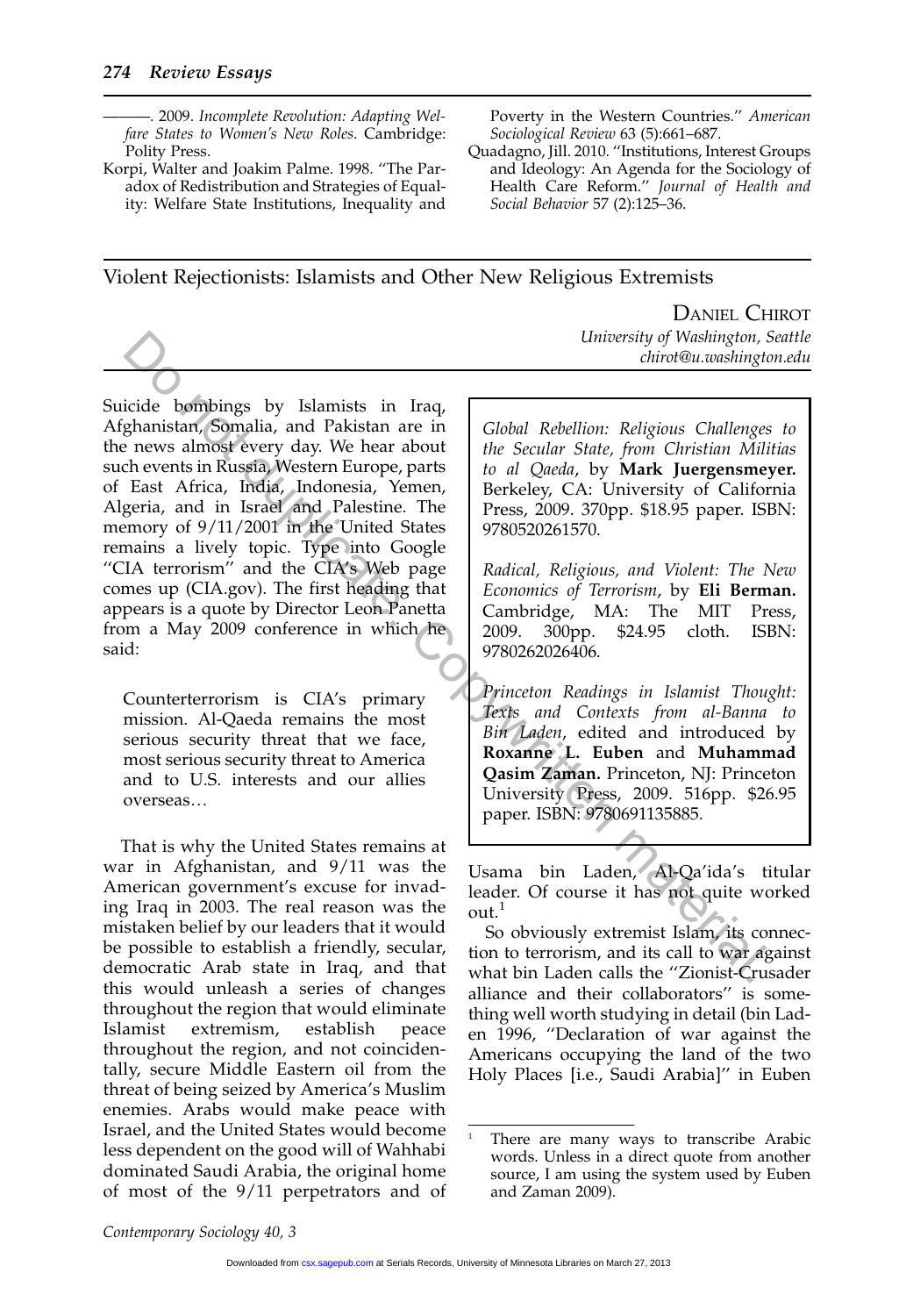and Zaman 2009: 436), though few American sociologists have.

Mark Juergensmeyer is one of the rare ones to study this problem, and certainly the best known, though there are many in other disciplines who also have. His recent book, Global Rebellion (2009) catalogues violent religious challenges to secular nationalism and modernity throughout the world, not just among Muslims, although Islam takes up about half the book.

In 1994 he published a warning that a new cold war was emerging, the struggle between religious nationalism and the secular state throughout the world. In 2001, he published Terror in the Mind of God that specifically went over many examples, from the strange Buddhist sect in Japan that tried to poison thousands of Tokyo subway riders (but only killed a few) to Christian extremists in the United States, as well as Muslim cases. In his new book, he covers much of the same ground, but expands his reach.

The problem has been studied by others for some time. Gilles Kepel, a French political sociologist, wrote about Egyptian Muslim extremism in 1984 in The Prophet and Pharaoh. The prophet was Sayyid Qutb (hanged in 1966 by Gamal 'Abd al-Nasser, Egypt's dictator). He is now recognized as one of the key intellectual inspirers of violent anti-American and anti-Western Islamism. (See also the new book by historian John Calvert, Sayyid Qutb and the Origins of Radical Islamism [2010].) The ''pharaohs'' were Egypt's secular rulers, Nasser and his successor Anwar al-Sadat, who signed the first Arab peace treaty with Israel and was assassinated by infuriated Egyptian Islamists in 1981.

Even earlier, Fouad Ajami (now a favorite of the neo-conservative Republicans and a frequent Wall Street Journal opinion writer) had pointed out that Israel's smashing victory in the 1967 war against its Arab neighbors had discredited modernizing, largely socialist and secular nationalism in the Arab world. Its hero, Nasser, had been exposed as a braggart who could not follow through on his promises of modernization and the restoration of Arab grandeur (Ajami 1981).

That, on a world scale, is the essence of Juergensmeyer's thesis. Violent religious extremism arises where the promise of the secular, modernizing nationalist state has failed to deliver what it promised. Religious critics see the secular West as corrupt and amoral because in modernizing it has lost its faith and produced only social alienation and the decline of community.

This critique, however, is a good two centuries old in the West itself and even played an important role in the birth of sociology. Karl Marx, Emile Durkheim, and Max Weber all worried about modern alienation or anomie, excessive individualism, and the corruption of selfish capitalist materialism. So have countless Western and non-Western intellectuals, religious figures, and political leaders. A vast range of solutions has been proposed, ranging from fascism and communism to mildly reformist social democracy, liberalism, or moderate social conservatism. Religious solutions have been sought by various Catholic popes, very liberal American Protestant theologians<br>like Reinhold Niebuhr, and rabidly like Reinhold Niebuhr, and rabidly conservative, anti-Enlightenment American evangelicals like Pat Robertson (Juergensmeyer 2009: 182–83, 261–62). Anti-Western responses have ranged from Mohandas Gandhi to Ayatollah Khomeini who shared contempt for hypocritical Western imperialists and led their societies against them, though their strategies and political ideals were drastically different. 1994 he published a warning that a new anomic, excessive individualism, and the secure in the secure is some that a complete throughout the word. In 2001, he intellectuals, religious antionalism and the secure So have cou

Juergensmeyer does not distinguish enough between his cases and therefore casts his net too widely in Global Rebellion. He includes so many religiously disparate movements, from Mongolia, to Buddhists in Sri Lanka, to paranoid racist Christian fanatics in Idaho, that he loses focus. Nevertheless, this should not diminish his accomplishment. He does an excellent job examining the theological basis of Islamist extremism, and he provides some intriguing comparisons with American Christian extremists whose conspiracy theories and fantasies of a coming Armageddon (2009: 182–92) sound strangely like the ravings of Iranian President Ahmadinejad.

Eli Berman's book takes a very different approach. He is an Israeli-American economist who, following a major trend in contemporary social science, does not take theology or ideology very seriously. Rational choice theory and basic economics explain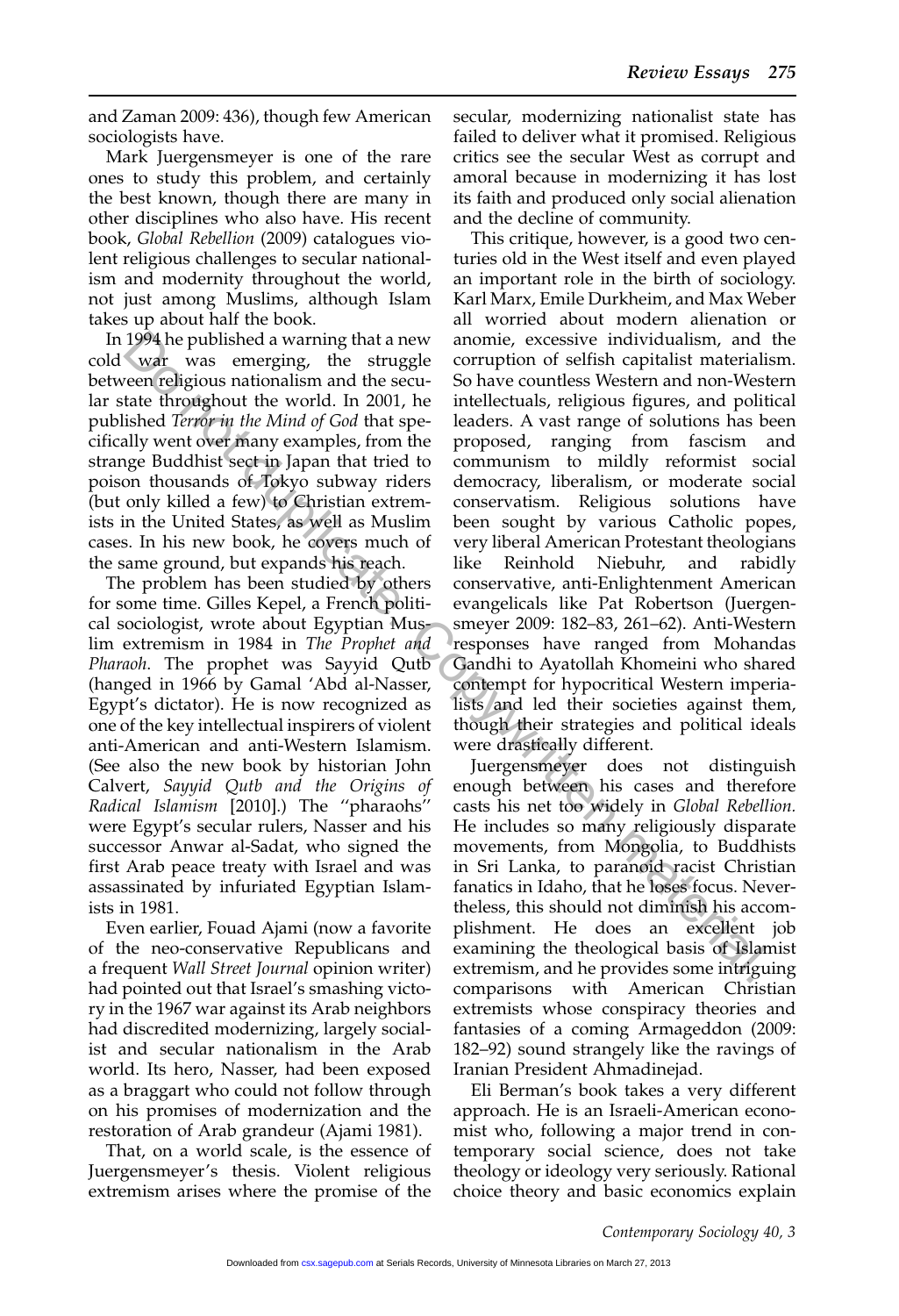why what look like religiously motivated terrorists act as they do. Following the influential economist who has made this approach central to the analysis of religion, Laurence Iannaccone, his sociological followers like Rodney Stark and Roger Finke, and such political scientists as Anthony Gill, Berman points out that extremist religious groups behave like exclusive clubs. They insist on allegiance and sacrifice from their members, in return for which they provide important services, a sense of selfworth, and social support. They thrive when establishment religions and political institutions fail to provide adequate public goods.

The more rigorously demanding such groups are, the harder they are for outsiders to penetrate, but the more easily they can prevent defections or free riding by their members. So, if they turn to violent political action, they can get members to make huge sacrifices.

Terrorism, as Berman and many others insist, is not an ideology as such, only the tactic used by those who are too weak to confront their enemy in a direct military way. To conduct a ''war against terrorism'' is an absurdity. It may be a war against radical Islamists, Tamil Tigers, Northern Irish Republican bombers, or Maoists in India, but not against a tactic common to all of them. Nevertheless, by discussing many violently extremist Christian, Jewish, Muslim, and other examples together, and insisting over and over that it is not the specific ideology or theology of any group that really matters, Berman falls into another trap that mixes all of those who use terrorism as a tactic into an undifferentiated category. In this, he has a lot of support from prominent social scientists. Le mportant services, a sense of self- ity's honor, and faith that there is a coupled paper of self- ity's honor, and faith that there is a copying the paper of self- ity horor and political acts of violence count for lit

Berman cites Israeli research by Ariel Merari showing that suicide bombers (only those who failed and survived were interviewed) are not especially hateful or religious (2009: 9–12). Alan Krueger (2007) has demonstrated that terrorists are not usually poor, deluded, or badly educated. Robert Pape (2005) has presented similar findings. Berman repeatedly cites political scientist David Laitin's work (with his colleague James Fearon), which claims there is not really much ethnic violence in the world because ethnic identity is rarely the only cause of conflict (see Laitin 2007). What may appear to be ethnic or religious conflicts arise for material reasons, and groups react rationally.

Since imagined social identities in the minds of these social scientists are not really terribly rational, they could not possibly explain much of anything. Deeply ingrained feelings of distinctiveness, a sense of group humiliation, a desire to redeem a community's honor, and faith that there is a divine or historically inevitable power justifying acts of violence count for little compared to measurable material realities.

There is something to be said for this antiideological approach. Clearly, the ''club'' theory is useful in showing how violent groups recruit and keep members. Successful movements like Hizbullah or Hamas definitely provide important social services in situations where prior political authorities had badly failed their Lebanese Shi'i or Palestinian constituencies. They also reaffirm their groups' honor. It is never religion or ethnicity alone that inevitably leads to conflict. Unfortunately this seriously neglects the fact that the content of ideologies become critical when highly motivated ideological actors get political power.

Islam is not inherently more violent or peaceful than Christianity, Judaism, or Buddhism. Any religious or ethnic identity can be mobilized for conflict. Appropriate passages in holy texts can be always found to justify vicious violence, and the Qur'an as well as the Christian and Jewish Bibles are full of them. They also have passages that preach moderation and tolerance. What matters is what particular adherents choose to emphasize, and the context in which they operate. Once we have taken that into account, the content of the ideology or faith matters a lot.

Ignoring this is why, when proposing ways of combating terrorism, Berman lapses into unhelpful platitudes. He suggests that isolating the extremists, cutting back their revenues, providing good social services, and promoting civil society can do the job. In other words, win the hearts and minds of the population and the bad guys will lose their ability to recruit. General Petraeus and President Obama concur. No doubt it is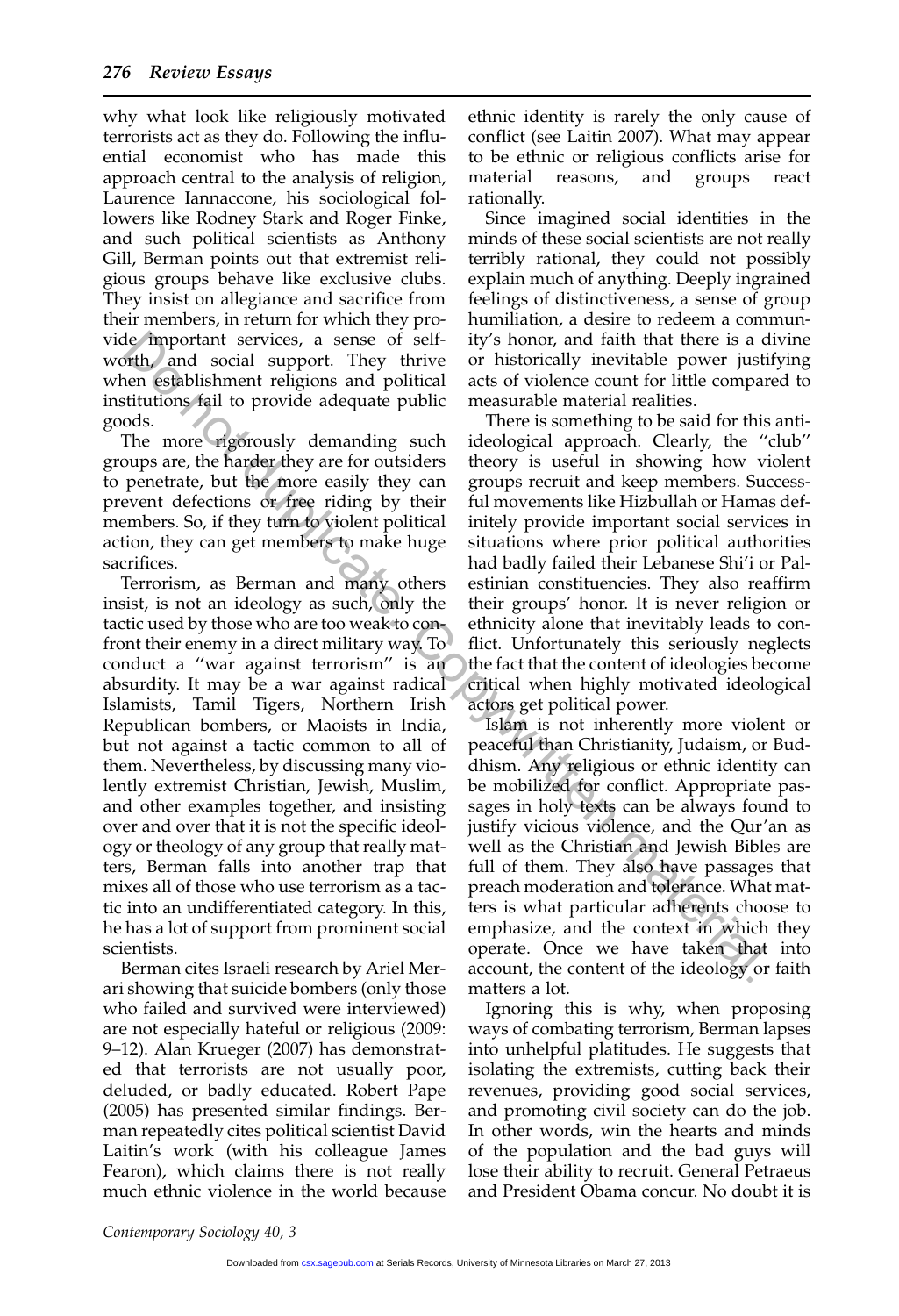true, but the problem is how to go about doing this when the enemy successfully claims legitimacy on religious or ethnic grounds, or both, and the agents of civil society and social services are viewed as infidel aliens or corrupt puppets? And how do you change the hearts and minds of true believers who begin by hating you when you have to go through unreliable interpreters?

Most extremist groups never succeed because their ideologies fail to resonate with wide enough numbers of the people for whom they claim to be fighting, but it hardly takes a majority to seize power and get their way in an unsettled situation. There were only a few thousand Bolsheviks in Russia in 1914, and most Iranians who were disgusted with the rule of their Shah were not particularly interested in being ruled by brutal puritanical clerics in 1975. But there were enough Russians in 1917 hostile to the uneven and failing modernization project of the Tsarist regime, and Iranians who felt the same way about the Shah's corrupt and offensive Westernizing program in 1979 to overthrow those regimes and hand power to ideologically committed revolutionaries whose ideologies changed their worlds (McDaniel 1991).

So, neglecting the specific content of religious extremist thought is a grave error, because it is their ideology that accounts for how determined they are, what they plan to do if they win, and how they engage their enemies. Islamist extremists have been gaining ground in much of the Muslim world for decades because so many of the states in which they live are corrupt and have failed to modernize equitably. Equally important has been the raw wound of Israel's success. The Qur'an is very concerned with relations between Muslims and Christians and Jews because there were so many of these in Arabia and its neighbors in the seventh century, and also because Muhammad took much of his religion from their beliefs. But while some kind of tolerance toward those ''People of the Book'' who submitted to Muslim rule was prescribed, they were supposed to accept an inferior status, and for 1,300 years the Jews in Muslim lands did. But Israel has not, and its success is a sore point as far away as Indonesia, not

least because it is a constant reminder of prior Western colonialism and continuing American interference and arrogance. For Palestinians this is a real material issue over control of land and resources, but farther away it is a question of dishonor and religious discordance, because in a wellregulated, properly religious world it should not happen that Jews are more powerful than Muslims.

This is why anyone interested in understanding Islamist extremism would be well advised to read Princeton Readings in Islamist Thought. The ably introduced and chosen selections are by twentieth and twenty-first century Islamists. They include basic texts by Hasan al-Banna, the founder of the Muslim Brotherhood in 1928, by the influential Indian-Pakistani Mawdudi, and by Sayyid Qutb and many others, finishing with writings of Usama bin Laden and Muhammad 'Ata al-Sayyid, the leader of the 9/11 killers, who was pathologically afraid of being soiled by impure women. All of them, and most of the others in this volume hate the West, and the closer to the present they are, the more they particularly hate Israel and America. Qutb, who visited America in 1948, found it hopelessly corrupt and sexually immoral, and he came to believe that no secular Arab or nominally Muslim government could redeem Islam's rightful dominant place in the world. Only a return to a pure form of the true faith could do that. Qutb used the word jahiliyya (ignorance) to characterize his age. The word had in the Qur'an described the pre-Islamic past before Muhammad, but Qutb claimed that the corrupted and impure Muslim world of today has fallen into similarly pagan neglect of the true way (Euben and Zaman 2009: 129–52). use their ideologies fail to resonal standing Islamist extreminin would be vorige words the propel advised to read *Princeton Readings* in Islamis exhone the propel advised por a subject the ably introduced and che worthy

Reading the 1988 Hamas Charter is particularly eye-opening. It lapses into rabid anti-Semitism that, ironically, takes up the same plot theories about a vast global Jewish conspiracy that were the stock and trade of Western anti-Semites a century or more ago. For those familiar with that literature it will come as no surprise that the French Revolution, Rotary Clubs, Free Masons, and communists are all part of the same Zionist conspiracy (Euben and Zaman 2009: 377). Tsar Nicholas II, Adolf Hitler, and Henry Ford would all have agreed, at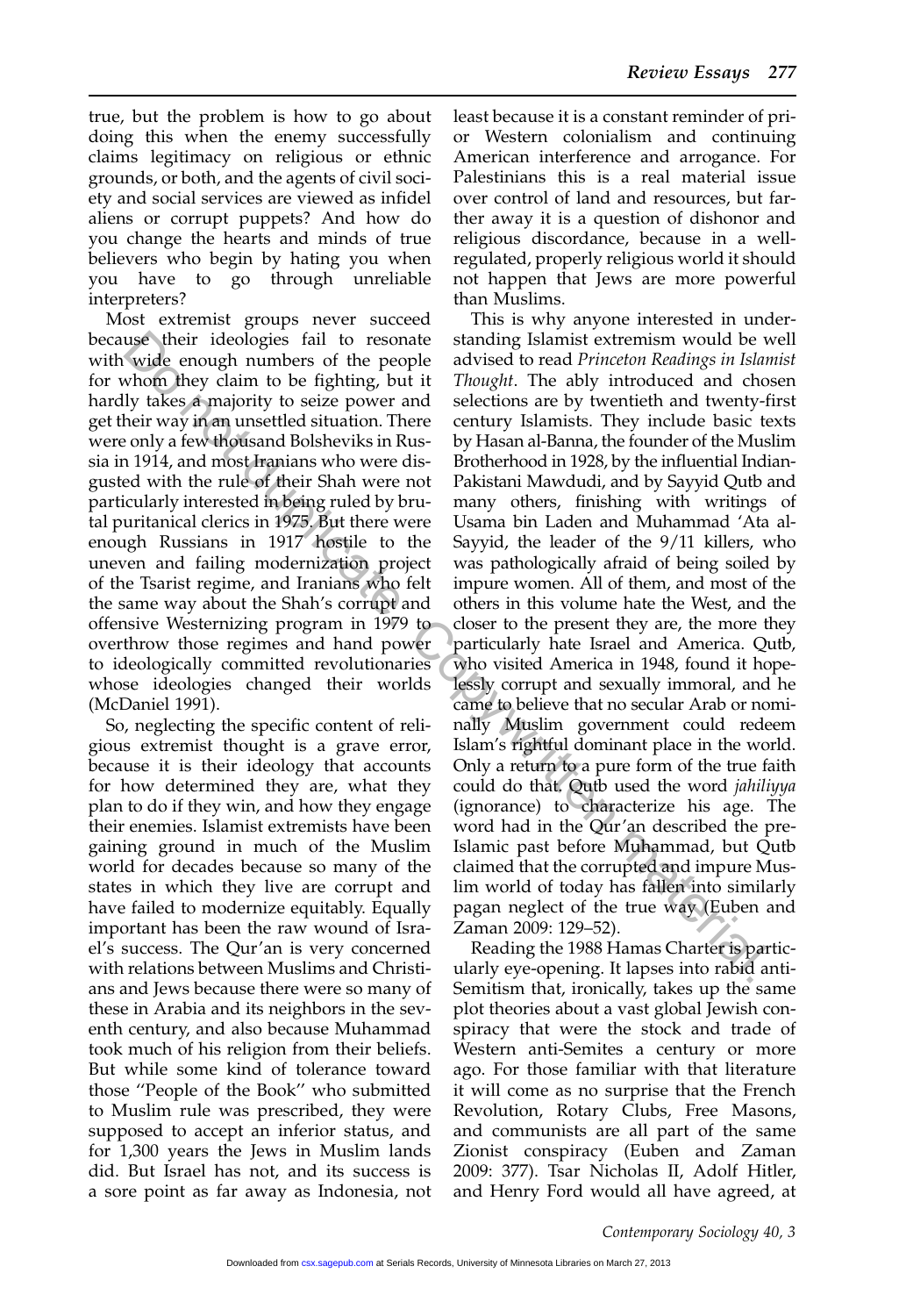least about the Jewish plot to rule and ruin the world.

There is considerable variation in what these Islamist thinkers want, but there is substantial agreement that sometime in the past Islam went astray, possibly as early as 661 when the Umayyad dynasty took power from Muhammad's brother-in-law 'Ali, or perhaps, for the Shi'i in 680 when 'Ali's son Husayn was killed by those Umayyads who, among their other sins, tolerated the study of pagan Greek philosophy. Islamists want Muslims to understand their Qur'an and return to the moral ways of the original Muslims, the salaf. They are what Max Weber would have called ''this worldly'' puritans urging their followers to take power and bring about the rule of the faithful. Most of them are not loath to recommend violence and armed struggle (jihad) against the unbelievers in order to obtain their desired end, but then, neither were the puritanical Protestant reformers or their most fervent Catholic enemies in the bloody European wars of religion during the sixteenth and seventeenth centuries.

There are two aspects of these Islamist writings that are deeply disturbing to anyone who wishes Muslim societies well. One is the formulaic use of the Holy Qur'an. Citations of key verses in various suras are repeated as proof, but there is very little actual analysis or attempt to arrive at a better understanding of how societies work and what might be done to improve them. In a devastating book, Timur Kuran (2004) showed that so-called Islamic economics is a set of hollow concepts that offer no solution for economic problems. Where they have taken power or influenced policy, Islamists have managed their economies poorly. Their refusal to face up to the reasons for their societies' technological backwardness or to consider adopting the Western Enlightenment's openness to scientific inquiry, as opposed to merely copying existing technologies, augurs poorly.

Then there is the woman issue. The fear of pollution by sex, and the rapid spread of women covering themselves throughout the Muslim world, even in places where it used to be rare, is not a promising sign. The underuse of women in the labor force,

their lack of education, and the repeated insistence found in Islamist writings that women are there to produce more Muslim warriors and be submissive, do not suggest that this is going to improve soon. The Islamist women writing in this volume, the Egyptian Zayynab al-Ghazali and the Moroccan Nadia Yassine clumsily try to make the blatantly sexist writings of male Islamists seem less harsh than they really are. Reading about Yassine, one wonders how she would fare in Saudi Arabia, and whether she would wind up being stoned to death in Afghanistan or just badly beaten.

If these writings represented a small fringe group of extremists, as some apologists claim, and as seemed to be the case at the height of Third World triumphalism in the early 1960s when radical secularist socialism seemed to be sweeping much of the Muslim world from Algeria to Egypt, Syria, Iraq, and as far away as Indonesia, then there would be little reason to take them seriously. But now, even when most Muslim governments are desperately trying to limit their influence, little by little they are gaining more support among educated but often underemployed, bitter youths, including many who are immigrants in the West. These recruits feel humiliated, dishonored and certain that Salafist Puritanism is the only way out for them and their societies. They blame America and Israel, and are sure that faith offers a solution. (dy for pagn Greek philosophy. Islamists fare in Soudi Arabia, and whether she with the dupling of pagn Greek philosophy. Islamists fare in Sulting the original stan or just badly beaten.<br>In Muslims to under word way of t

Many tragedies have resulted from this, and reading these Islamist texts tells us there are far more to come.

#### References

- Ajami, Fouad. 1981. The Arab Predicament. Cambridge, UK: Cambridge University Press.
- Calvert, John. 2010. Sayyid Qutb and the Origins of Radical Islamism. New York, NY: Columbia University Press.
- Kepel, Gilles. 1984. Le Prophète et Pharaon. Paris: Editions La Découverte.
- Revised English Edition, 1993. Muslim Extremism in Egypt. Berkeley, CA: University of California Press.
- Krueger, Alan. 2007. What Makes a Terrorist. Princeton, NJ: Princeton University Press.
- Kuran, Timur. Islam and Mammon. 2004. Princeton, NJ: Princeton University Press.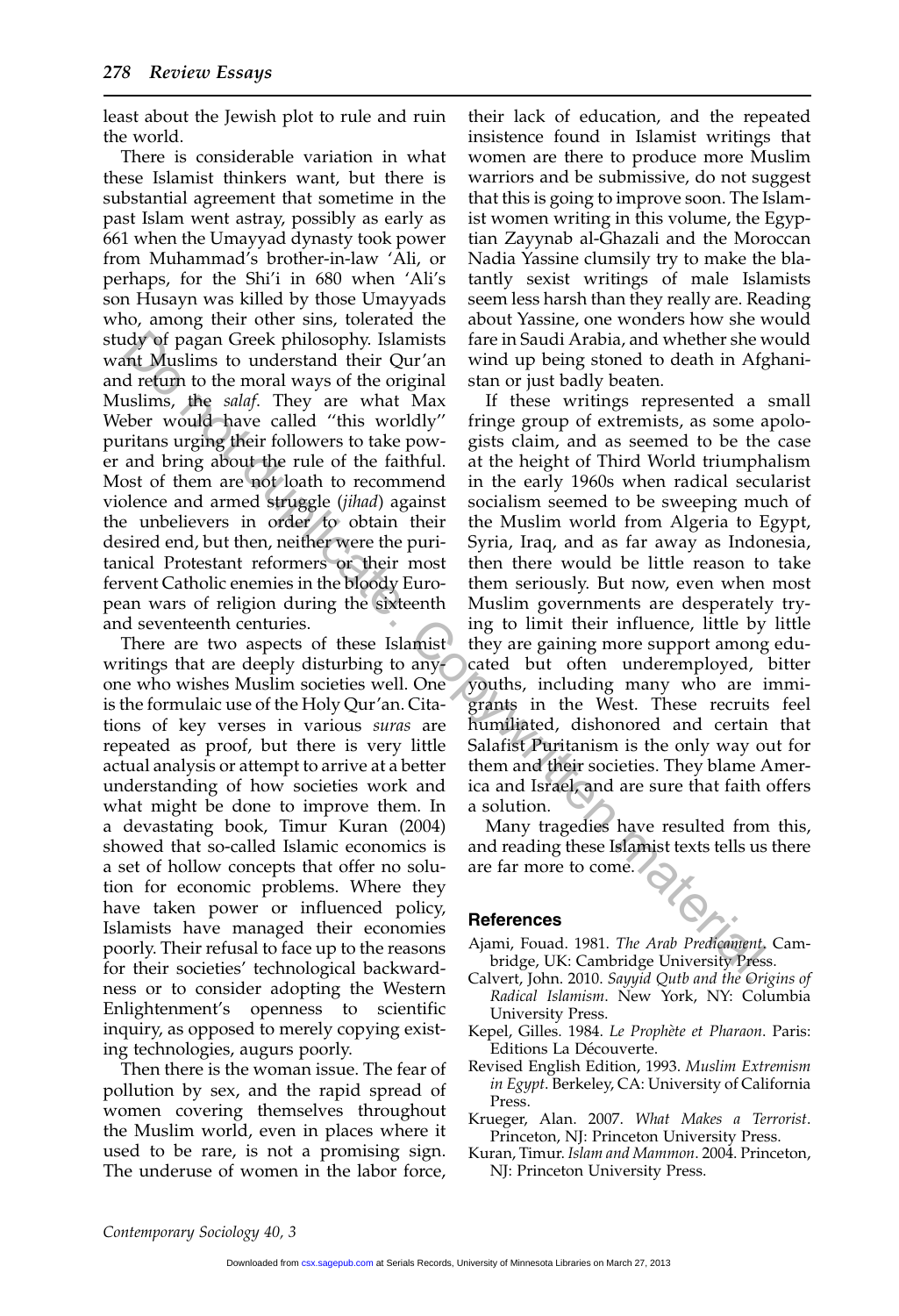JONATHAN H. TURNER University of California, Riverside

jonathan.turner@ucr.edu

- Pape, Robert. 2005. Dying to Win. New York, NY: Random House.
- Laitin, David. 2007. Nations, States, and Violence. Oxford, UK: Oxford University Press.

McDaniel, Tim. 1991. Autocracy, Modernization, and Revolution in Russia and Iran. Princeton, NJ: Princeton University Press.

Selection as a Key Tool in Sociological Explanations

## The Basic Line of Argument

For well over two decades, W. G. Runciman (1983–1997) has argued that ''selectionist theory'' needs to be a part of sociology. Interestingly, some early twentieth century textbooks in American sociology had included chapters or sections of chapters on selection processes, but with the decline of interest in evolution among sociologists for most of the century, especially with the rise of Social Darwinism, selectionist dynamics were pushed from the discipline, as was biology more generally. Still, the effects of selection on sociocultural processes were kept alive in such subdisciplies as urban and, later, organizational ecology. In his recently published The Theory of Cultural and Social Selection, W. G. Runciman extends the application of selectionist theory beyond the relatively narrow confines of urban and organizational ecology, arguing that ''the agenda of comparative sociology should be reconstituted'' (p. 3) with a more Darwinian analysis of selection forces that have driven history. Runciman rejects the extreme reductionism of ''ultra-Darwinians'' who would reduce cultural and social selection to natural selection and notions of inclusive fitness, but still, cultural and social dynamics give evidence of clear analogies to natural selection. **Basic Line of Argument**<br>
Pasic Line of Argument<br>  $\text{w} = 1997$ ) bas-argued that "selectionist by W. G. Runciman Cambridge University Trees<br>  $\text{y} = 1997$ ) bas-argued that "selectionist UK: Cambridge University Trees<br>  $\text$ 

Runciman begins by outlining three types of selection: natural selection (on phenotypes and their underlying genotypes), cultural selection (on "memes" or strips of symbolic meanings), and social selection (on practices institutionalized in roles). Runciman retains a heavily Darwinian perspective, seeing ''competitive selection'' among alternative phenotypes, cultural memes, and social practices as increasing the level of adaptation, or the reproduction of genes, memes, The Theory of Cultural and Social Selection, by W. G. Runciman. Cambridge,<br>UK: Cambridge University Press, Cambridge University Press, 2009. 257pp. \$27.99 paper. ISBN: 9780521136143.

and behavioral practices over time. He recognizes, however, that there are significant differences between selection on bodies, cultural memes, and social practices, with the latter two ''continuously modified'' in a more Lamarckian time scale and, moreover, often working at cross-purposes. Still, co-evolution is constantly occurring but, unlike many co-evolutionary approaches, there is more than gene-culture co-evolution but also gene-social and culture-social forms of co-evolution. Furthermore, selection occurs at different rates, with cultural selection being more rapid than either natural or social selection and with social being more rapid than natural selection; and as noted above, selection at one level can be adaptive, while at another level it can be maladaptive.

Runciman then seeks to rehabilitate the often criticized ''just-so'' stories of evolutionary psychology on how this or that behavior increases fitness; he offers a more general selectionist methodology for comparative sociology. This methodology presents an account of how patterns of culture and institutionalized practices evolved as a result of selection pressures; since there will always be inadequate or incomplete documentary data on the historical past, the selection explanation will always have the elements of a ''just-so'' story. Yet, selectionist just-so stories will be value-neutral and free of teleological narratives and, instead, will attempt to isolate the emergence, adoption,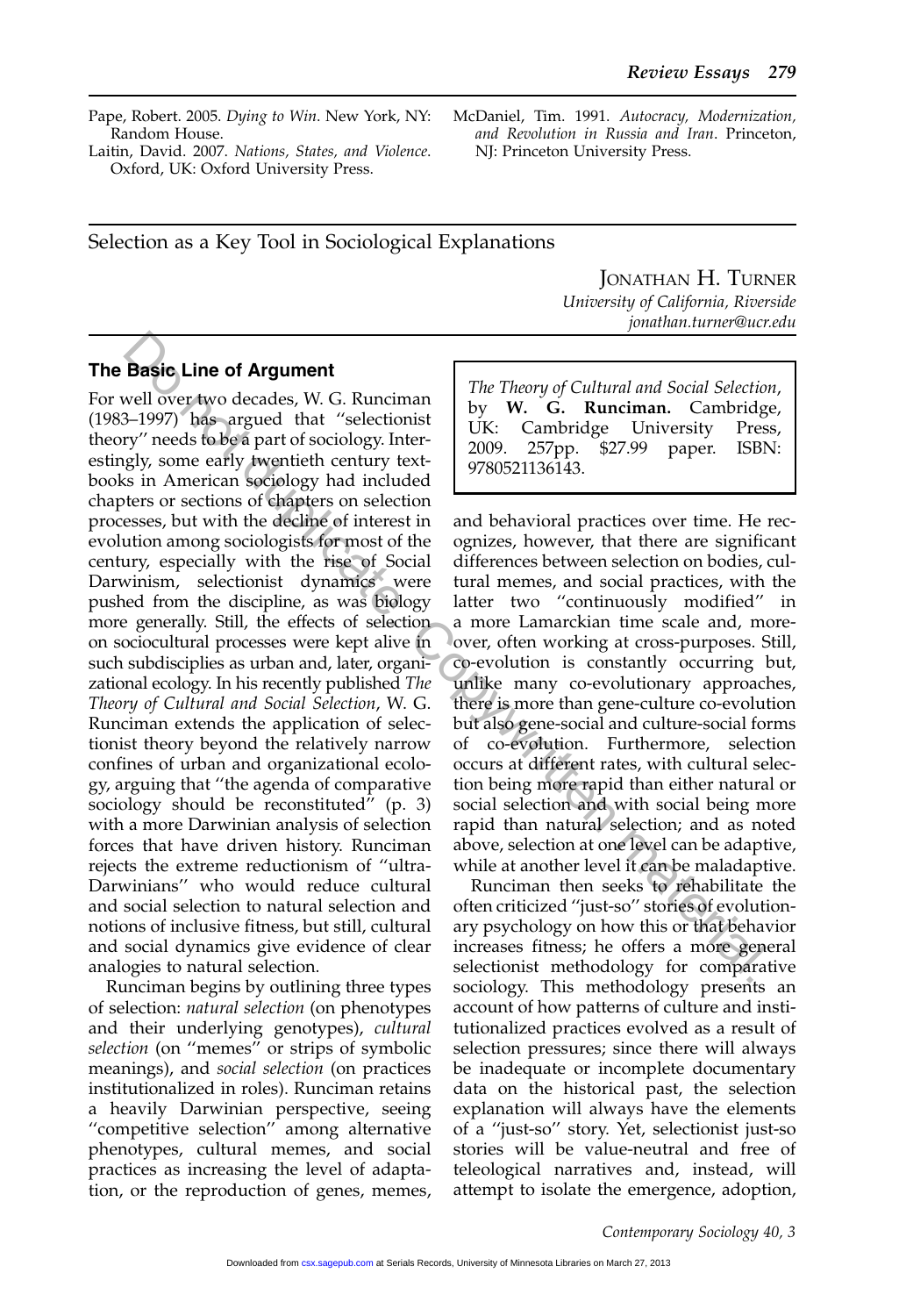diffusion, and transmission of cultural memes or social practices under competitive selection. Throughout the book, Runciman employs truncated just-so stories to illustrate the utility of this approach. Indeed, one of the real pleasures of the book is to read these protracted examples on such diverse topics as slavery, religious beliefs and practices, world-system (empire) dynamics, wars, politics in diverse societies, and many other illustrations that suggest the utility of a selectionist methodology for developing evolutionary explanations. As Runciman concludes near the end of the book, selection theory is to focus on the resemblances and differences between human cultures and societies, and so, every selectionist explanation ''..will be a story about winning and losing memes and practices'' (p. 192).

There is, however, a problem with this mode of theoretical analysis: the difficulty of making more abstract statements. Runciman appears to have some ambivalence about whether or not law-like explanatory theory is possible, useful, or even desirable because evolution is about the emergence of ''mutant'' memes and practices (for whatever reason, often unknown), their adoption (through imitation, learning, or imposition by those with power), and their reproduction over time. This kind of explanation has the same propensity as comparative historical analysis to focus on empirical events more than general processes (beyond selection) that might also be at work and capable of being theorized with more nomothetic forms of theory. Thus, selection theorizing is limited in what it can offer, but this limitation should not be viewed as an argument against its utility as an important theoretical tool. exploring The developing Thus, Runciman's "theory" is, terestricted or developing Thus, Runciman in "theory" is to concept<br>columinanty explanations. As Runciman mind, a pre-theory There is a concept<br>cluding near the end o

In Chapter Four on cultural selection and acquired behavior, there are glimpses of theorizing in a more nomothetic mode, although the generalizations offered are still rather embedded in historical examples. But, let me assert what Runciman would probably see as the imposition of an inappropriate formal analysis on his analytical generalizations. Table 1 lays out what I see as some of the key generalizations that offer a sense of how selectionist theory can be more explanatory, above and beyond constructing just-so stories. I have only loosely grouped the

generalization, and it is clear that these propositions need to be made more systematic and parsimonious. Unfortunately, at least from my viewpoint, this is not how Runciman argues; much of the theory in this book is ''argument by example''—indeed, fascinating examples—but if there is ''a theory of cultural selection,'' as the title of the book suggests, it must at some point take these kinds of generalizations and convert them into more law-like statements.

Thus, Runciman's ''theory'' is, to my mind, a pre-theory. There is a conception of selectionist dynamics and a method (just-so stories), but what would constitute an explanation? The just-so story alone? Apparently the answer is yes, but how satisfying are these as explanations and how would they be integrated with other modes of sociological explanation? We are not told.

#### Additional Questions

As I have argued in many places, we need to be careful in adopting Darwinian-inspired ideas in sociological explanations. Runciman is diligent and avoids many of the traps in so doing, but he has not resolved what I would see as critical details that must be part of a selectionist theory. One problem is the use of the concept of memes which, he admits, is not essential, but which nonetheless distorts the explanation to a view of culture as a ''gene pool'' when in fact culture is organized sets of symbols carrying meanings and varying degrees along many dimensions (e.g., expected conformity, evaluative power, abstractness and generality, etc.). Runciman would not dispute this point, and yet, why not use existing sociological conceptions of culture—even a simple one emphasizing such dimensions of culture as values, ideologies, and various levels of norms—instead of the vague notion of memes proposed by the sociobiologist Richard Dawkins so many years ago?

A second issue is the unit on which selection is working. What dimensions of culture and social practices in what types of social units are subject to selection, and how do the dynamics of selection vary with the differences in the units involved? None of this detail is in the theory but a sociological theory needs more than glosses over the nature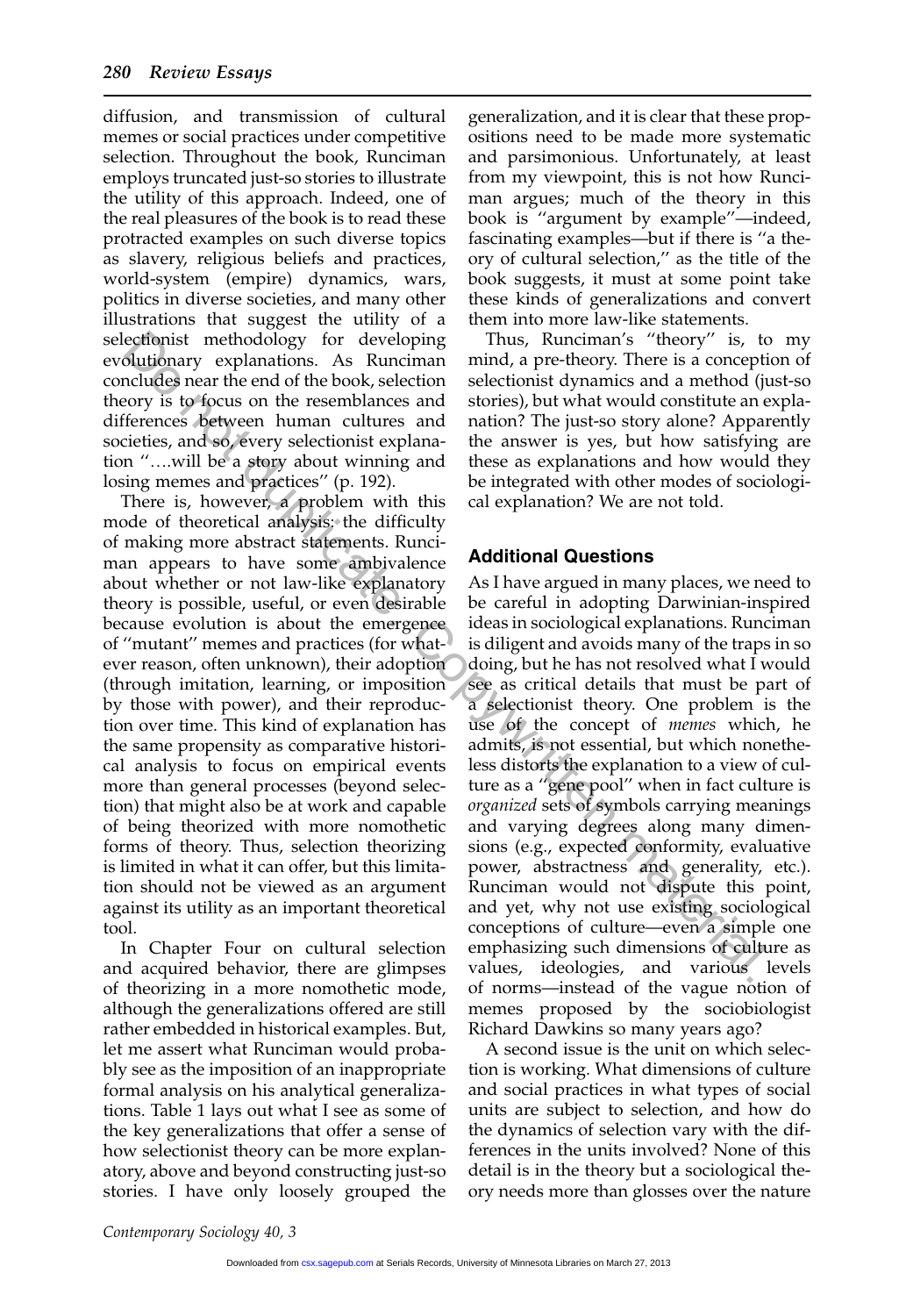### TABLE 1 Potential Laws of Meme Dynamics?

- Memes move more rapidly when transmitted by imitation rather than by either learning or individual trial and error, with imitation increasing in social contexts where there is collective organization and fluid forms of collective behavior (p. 95).
- Horizontal transmission of memes is more rapid and more likely to depend upon imitation than vertical transmission of memes that will depend more upon formal instruction (p. 112).
- Memes are more likely to diffuse to, and be acquired by, groups and cliques differentiated by cultural markets (p. 102).
- Memes are more likely to be acquired by a two-step process of leaders acquiring memes and then communicating them to followers (p. 96).
- The distribution of memes is correlated with the level of economic, ideological, and political power attached to their carriers (p. 97).
- Memes are more likely to be acquired by those in close social space (institutionalized roles in groups) than those in distal social space (pp. 97, 103), and memes that are acquired in close social circles will increase pressures for members to conform to the dictates of these memes (p. 113).
- Memes that out-compete other memes and become encoded in groups are more likely to be reproduced and positively sanctioned (p.117), while mutant memes that challenge orthodoxies will be negatively sanctioned and confined to their extremist adherents (p. 129).
- Meme mutation and transmission will be slow in social environments where rates of reproduction of traditional memes are high, even when new memes are adopted by prestigious and powerful leaders (p. 113)
- Memes that meet universal psychological needs (e.g., identity verification and enhanced self-esteem) and that make the environment more manageable for individuals are more likely to be acquired and reproduced (pp. 102, 104).
- Acquisition, spread, and reproduction of doctrinal memes (about unobservable phenomena such as the supernatural) depend upon semantic memory, routinization, and standardization of authoritative teaching, while imagistic memes (about observable phenomena) depend upon infrequent performance and high arousal in groups without centralized authority (p. 102).
- The proportion of memes transmitted by parents declines with increases in societal complexity (p. 112).
- The rate of meme transmission will be high in social structures that allow for choices in (lifestyles and other behaviors) but the accumulation of these memes will be shorter-lived (p. 113).

of units that make up the social order. To his credit, Runciman emphasizes group selection but what is the nature of the ''group''? For me, roles are not just ''institutionalized'' (a vague idea to begin with) but embedded in corporate units (revealing divisions of labor in pursuit of goals) of which there are only three types: groups, organizations, and communities. And these are the building blocks of institutional domains which, in turn, are key building blocks of stratification systems, societies and inter-societal systems (Turner 2010). A theory needs to be more specific about the cultural and social structures under selection—groups, communities, organizations, societies, inter-societal systems, classes, values, ideologies, norms?

A third issue not fully resolved in Runciman's approach is: what is evolving? He emphasizes phenotypes and underlying genotypes, culture, and social practices, and despite his emphasis on co-evolution,

the analysis of culture and social practices does not fully conceptualize these as combined units, or what some call sociocultural formations. It is perhaps useful to isolate the culture from the practices, but what about their interconnections? Co-evolution does not capture fully these interconnections (indeed, it surprisingly conflates them); and indeed, sociocultural formation is more often the unit that evolves rather than either memes and practices. In fact, changes in memes and practices are the outcome of the evolution of sociocultural formations in which they are embedded. Boriflytion of memes is correlated with he level of economic, ideological, and political power attached and political power attached and political is a properties. Copy  $\pi$ , 103), and memes that are acquired in close sca

> A fourth problem may seem surprising: Is Darwinian selection the only type of selection in human systems? Runciman simply assumes that such is the case, and he devotes some time criticizing Spencer and early functionalists but fails to appreciate their great insight: memes and social structures often evolve not so much in response to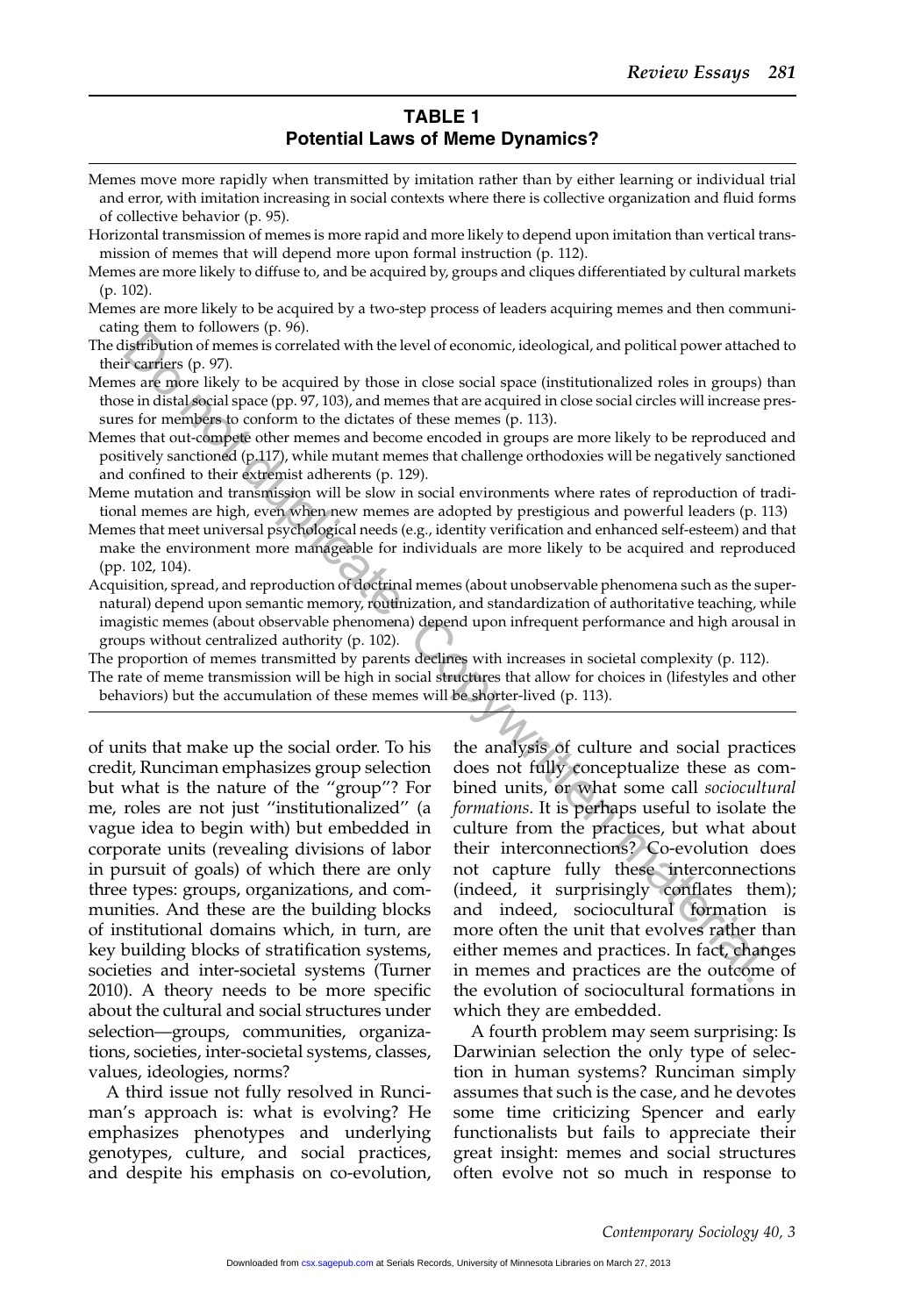competition among alternative forms but in the absence of any existing alternative form. Much of societal evolution in the past and today does not resolve competition among alternatives under conditions of niche density (or any force increasing competition) but is instead a desperate search by agents and actors to find a sociocultural formation that can resolve new kinds of selection pressures. When societies first grew, the problem was not competition but finding a solution to problems of production, regulation, and distribution that could sustain the larger population. Today, there is selection pressure for global-level political regulation, but the selection here is not competition among existing formations (although this is still involved) but for self-interested agents to discover a new form that does not exist in the present. Runciman is correct to emphasize entrepreneurs as the driving force of social selection, but it is not the kind of selection that is Darwinian. I call it Spencerian because it involves actors using their capacities for thought and agency to find new kinds of structures in the absence of any other relevant structures, and the dynamics of this process are very different from Darwinian selection (see Turner, 2010; Turner and Maryanski, 2008a). Urban and organizational ecology posit a Darwinian view of selection, but functional analysis suggests another form of selection that has been even more powerful in the evolution of human societies than Darwinian selection: selection without competition but, instead, pressures to find solutions to new problems in the environment, or die. Natural or Darwinian selection is a sorting mechanism that increases fitness of organizational forms within dense resource niches, whereas functional or Spencerian selection is a generative process that creates new kinds of structures where none currently exists to deal with problems of adaptation. Societal evolution, I believe, has been driven more by Spencerian selection, as entrepreneurial actors have sought to find solutions to adaptive problems in the absence of structural formations that can deal with these problems. Spencerian selection, in many ways, allows us to befores of production, regulation, and dis-<br>
leaving Day they than the leaving bary in the contribulanty of properties<br>
pointing that could sustain the larger popu-<br>
dopting Darwinian and evolutionary<br>
ion. Today, there i

sustain an evolutionary view and, yet, at the same time, to recognize the importance of agency as human actors try to adapt to ever-changing environments

#### Conclusion

There are other points of dispute with Runciman's argument, but I do not want to belabor these (see Turner and Maryanski [2008b] for a longer review of problems in adopting Darwinian and evolutionary ideas from biology to sociology). Despite my criticisms, I like this book very much. It is smart, erudite, and sophisticated in the way that only a senior European scholar like Runciman can be. It makes the case for bringing selectionist arguments into sociological theory. But, it is more like a prolegomenon than a finished theory. It needs a more robust conception of culture and social structure (as distinct from memes and practices in institutionalized roles), and it needs to consider non-Darwinian selection processes. And, as one committed to a more nomothetic theorizing, I believe that it needs more attention to developing abstract principles on selection dynamics to go along with the methodology of constructing just-so stories. Big criticism, perhaps, but they do not diminish the importance of this book for social theorists in general and sociological theorists in particular. This is a short but powerful book, and it should be read by sociologists interested in explaining the dynamics of the social universe.

#### References

- Runciman, W. G. 1983–1997. A Treatise on Social Theory. Three volumes. Cambridge, UK: Cambridge University Press.
- Turner, Jonathan H. 2010. Theoretical Principles of Sociology: Volume I on Macrodynamics. New York: Springer.
- Turner, Jonathan H. and Alexandra Maryanski. 2008a. On The Origin of Societies by Natural Selection. Boulder, CO: Paradigm Press.
- -. 2008b. "Explaining Socio-Cultural Evolution: The Limitations of Evolutionary Theory from Biology.'' Sociologica 3: 1–23.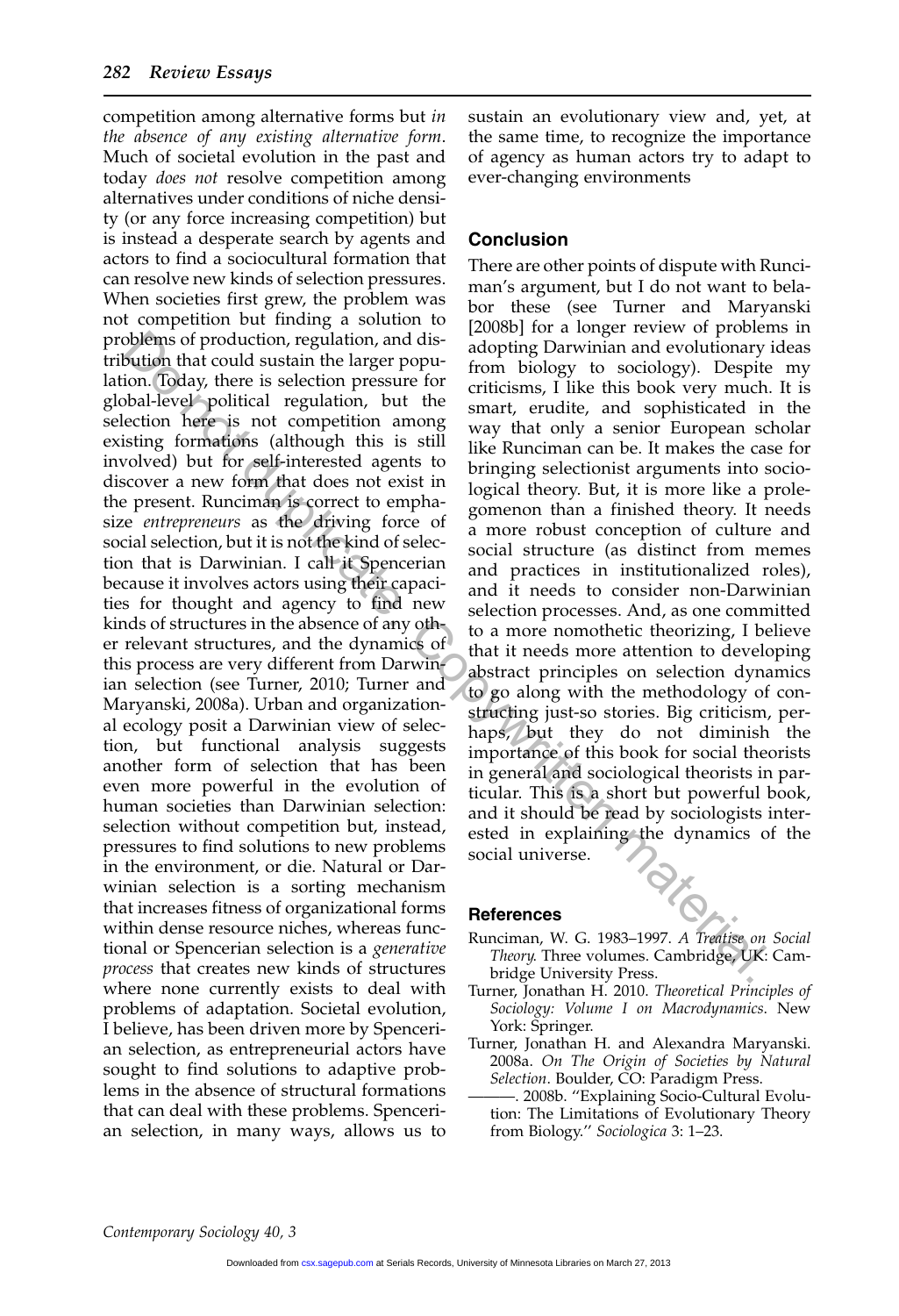### Poverty Politics and Crime Control in Europe and America

BRUCE WESTERN Harvard University western@wjh.harvard.edu

The growth of prisons and jails over the last thirty years transformed the social experience of American poverty. Penal confinement became commonplace for poor men of working age. Incarceration added to the unstable home life of poor children and their mothers, whose own imprisonment rates had also grown rapidly.

Loïc Wacquant's Prisons of Poverty (in part, first published in French in 1999) can be read as a forerunner to the author's trilogy, Urban Outcasts (2007), Punishing the Poor (2009), and Deadly Symbiosis (2009). Together, these works describe a new urban poverty embedded in the institutions of criminal punishment. In the main thesis of Prisons of Poverty, punitive crime policy joined with a stingy welfare state to propel neoliberal political projects in the United States and Europe. Though regularly trafficking in free market rhetoric, the neoliberal state assumed a muscular role in the lives of the inner-city poor through the agency of the police and penal institutions.

In Wacquant's account, the punitive management of urban poverty was set in motion in the late 1960s. Richard Nixon, in the presidential campaign of 1968, touted a lawand-order message that resonated with white voters discomfited by urban riots and Civil Rights protest. As the problem of urban disorder was thrust into the political spotlight, penal policy experts—and their commitment to rehabilitation—were marginalized. The political and cultural backlash to the tumultuous 1960s ran headlong into the economic collapse of the ghetto. In describing how the jobless ghetto contributed to mass incarceration, Wacquant (pp. 155–56) writes that,

the penal system has partly supplanted and partly supplemented the ghetto as a mechanism of racial control, after the latter revealed itself unsuited to keeping the black urban (sub)proletariat consigned to the place assigned to it in the new

Prisons of Poverty, by Loïc Wacquant. Minneapolis, MN: University of Minnesota Press, 2009. \$20.00 paper. 217pp. ISBN: 9780816639014.

American social space emerging from the upheavals of the 1960s and the accelerating restructuring of the metropolitan economy.

A populist politics of law and order perpetrated on a surplus population of chronically idle young men greatly enlarged not just the prison population but also the numbers under parole and probation supervision. State budgets were consumed by correctional spending. The conditions of penal confinement became harsher and, says Wacquant, the penal population became darker. These trends, he writes, comprise nothing less than the criminalization of poverty. Punishment escalated not to solve the problem of crime (''criminal insecurity'') but to solve the problem of social insecurity produced by a newly-precarious economy devoid of a supportive welfare state. This is perhaps the most radical thesis of the book: that the scale and contours of the punishment regime are unrelated to crime. Indeed, ''the discourses that seek to connect crime and punishment in America have no validity other than ideological'' (p. 159). The gas- incarceration added to the HSBN: 9780816639014.<br>
Subgrome life of poor children and their<br>
less phose own imprisonment rates<br>
and also grown rapisonment rates<br>
(ic Wocqurant's *Prisons of Poverty* (in the upheava

Wacquant sees the rise of the penal state as a turning point for American race relations and urban poverty, but its greatest effects may lie in the future and abroad. In the most novel discussion—for American readers, at least—the author describes how the posture and language of U.S. crime policy were adopted abroad by political leaders on the left and right. Here, the book focuses not on the prisons of its title but on police and the zero-tolerance tactics of the New York Police Department of the early 1990s. The language of zero tolerance was seized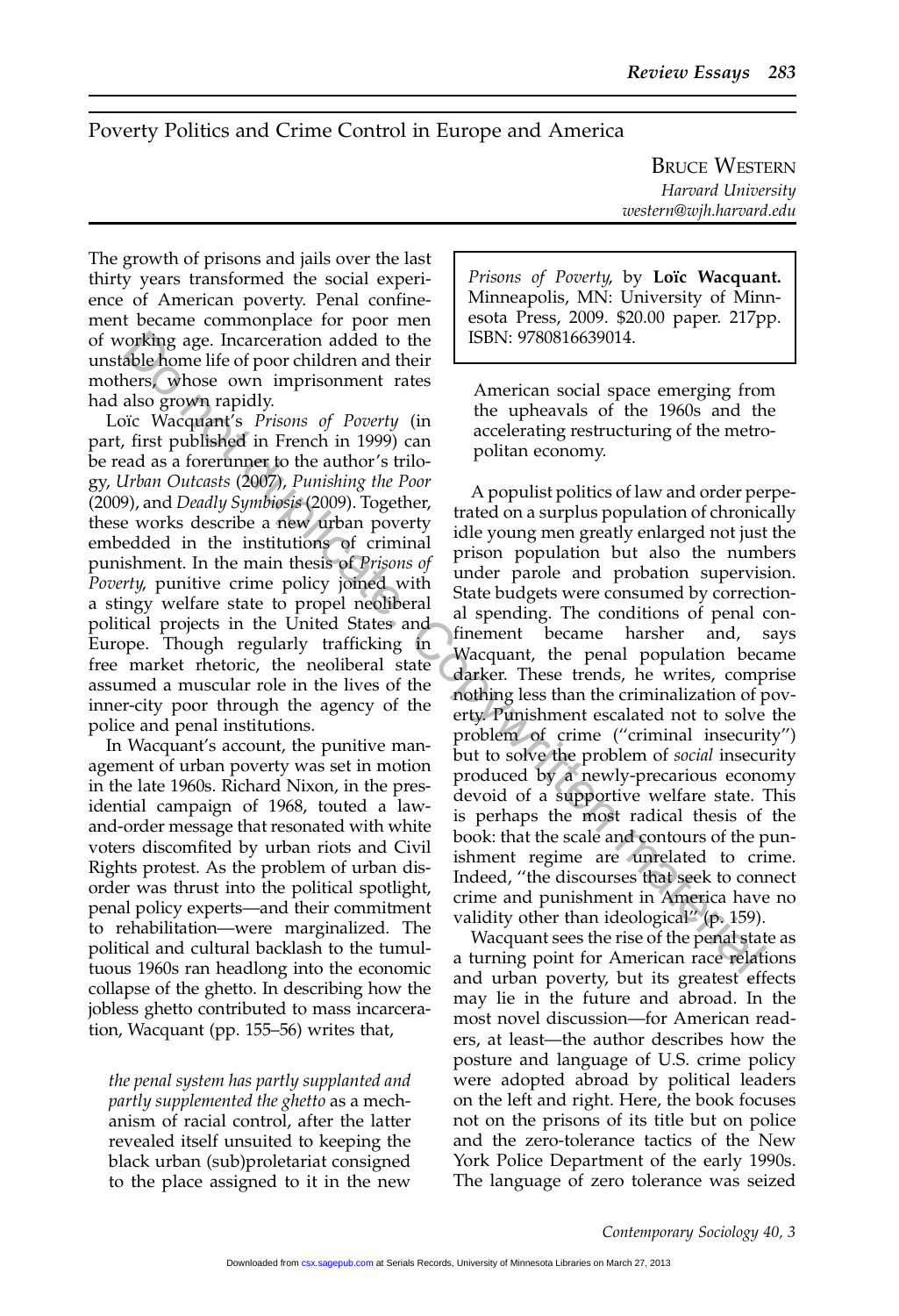most notably by politicians on the European left who announced their no-nonsense intentions for delinquent youth and criminal offenders. Even more clearly than in the United States, where there was little welfare state to retrench, tough crime policy in Europe was embraced as a response to the social problems created by welfare cuts at the end of the 1990s. American-style crime control was readily exported by conservative think tanks which advocated the NYPD's brand of broken-windows law enforcement.

As much a collection of political interventions as sociological essays, the book brims with moral outrage. ''The neoliberal utopia,'' writes Wacquant, ''brings in its wake, for the most dispossessed. not an enhancement of freedom... but its abridgment, nay its suppression, as result of a regression toward a repressive paternalism of another age, that of savage capitalism, but augmented by an omniscient and omnipresent punitive state'' (p. 130).

Wacquant goes on to provide a glimpse of the good society implied by his critique of neoliberalism. America is a lost cause, but,

Europe stands at the crossroads, faced with a historic alternative between on the one side... the mass confinement of the poor and intensified police surveillance and penal control of the populations destabilized by the revolution in wage work and the weakening of social protections it mandates, and, on the other side, starting today, the creation of new citizens' rights—such as guaranteed minimum income independent of work performance, lifetime education and job training, effective access to housing for all, and universal medical coverage... leading to the creation of a European social state worthy of the name (pp. 130–31).

Wacquant's unremittingly critical perspective is his strength and his weakness. The key insight that punishment intensified in tandem with welfare state retrenchment has profound implications for poverty research, urban sociology, and race and ethnic studies. If Wacquant is to be taken seriously, researchers in all these fields must

expand their scope to consider the novel and far-reaching role of penal institutions in contemporary America. Indeed, poverty researchers are increasingly weighing the effects of incarceration on the well-being of poor mothers and their children (Wildeman 2009). Research on racial inequality has studied discrimination in the newly-punitive policy context (Pager 2006; Schram et al. 2009). Several excellent ethnographies have examined how the criminal justice system now structures daily life and the life course of poor men in the inner-city (Black 2009; Goffman 2009). Originally writing in 1999, Wacquant anticipated by a decade some of the most interesting research on American inequality.

But Wacquant's critical ardor is also a flaw: controversy is sometimes presented as fact, the analysis can veer to functionalism, the autonomy of punishment from crime is overstated and, from an American viewpoint, the politics are fatalistic. Wacquant's critical perspective often yields a broad-brush analysis in which the empirical world is bent to fit the theory. This arises in the comparative discussions that present the rightward shift of labor and socialist parties in Europe as toes dipped in the pool of American social policy. The United Kingdom is held out as the most American of the European welfare states and a key case of Americanization. The prison population did grow under Tony Blair's New Labour government and Blair famously vowed to get tough on crime, as well as its causes. At the same time, however, Blair launched a significant antipoverty initiative that expanded early childhood education and introduced new cash benefits for low-income parents. The child poverty rate fell significantly as a result (Waldfogel 2010). An unvarnished criminalization of poverty is difficult to sustain in this case. (DD)<br>For brand of broken-windows law now structures alaly life and the life compact.<br>Sa mugh a collection of political interven-<br>of poro men in the imer-city (Black<br>As mugh a collection of political interven-<br>Coffman 2009

> From an American perspective it is striking that European crime policy has become more punitive in some respects while a comparatively strong anti-poverty commitment remains institutionalized in the welfare state. In short, the large differences between Europe and the United States overshadow modest similarities in policy trend. The stylized presentation of fact sometimes opens

Contemporary Sociology 40, 3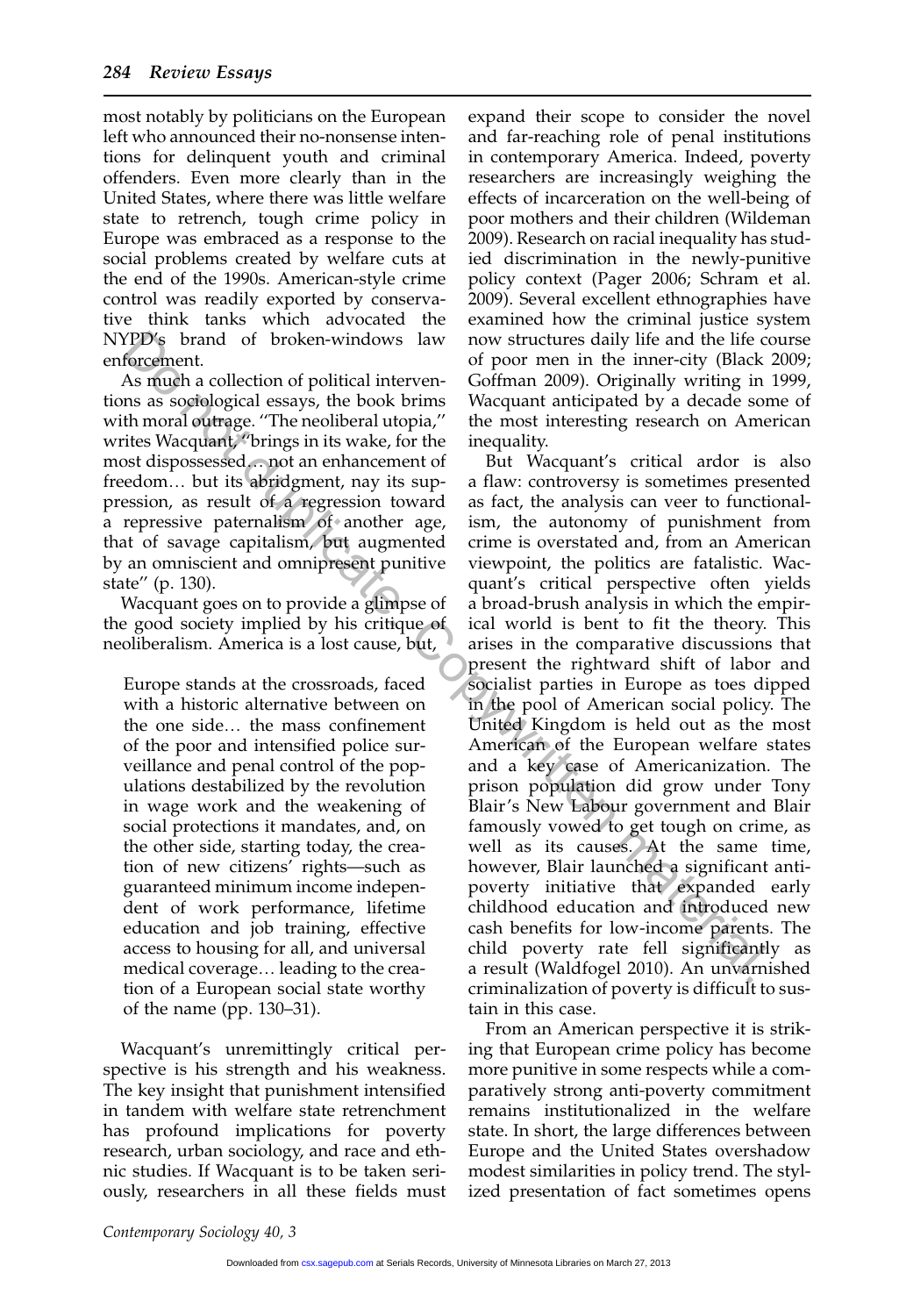the door to functionalism. Thus, prisons flourished because the ghetto had failed in its key function of racial domination. Mass unemployment undermined the ghetto's capacity for social control. A new—penal institution emerged to ensure the subjugation of African Americans. As Wacquant (2009) has written elsewhere, the prison succeeded the ghetto, which in turn had succeeded Jim Crow and slavery before that. For this analysis, racial domination is not contingently constructed in the face of resistance and reform. Instead it seems that white supremacy is irreversibly engraved on American race relations. Different institutions have arisen at different times to guarantee this imperative.

The critique over-reaches too by asserting a ''crime-incarceration disconnect'' that over-estimates the autonomy of punishment. The relationship between crime and incarceration is complex and deserves more detailed treatment than Wacquant provides. It is true that year-to-year variation in crime rates does not consistently track yearto-year variation in incarceration. Still, it does not follow that the level of crime and the scale of punishment are unrelated. Wacquant himself acknowledges that the distribution of punishment across the population at a point in time partly reflects differences in criminal activity. The key example is the murder rate among black men and the high rate of African American incarceration for murder. What is more, the emergence of mass incarceration by the end of the 1990s was foreshadowed by a real and substantial rise in crime rates unfolding over two decades from the early 1960s. Incarceration does not rise and fall in lockstep with the crime rate, but broad trends in crime are an important part of the social context in which crime policy, and incarceration rates, are ultimately produced. ingently constructed in the face of resis is most actual. U.S. welfare politics are spending of early is irreversibly engraved on political leaders have little appetite reams<br>(Pand reform nase pelations. Different institu-

The indirect links between crime and incarceration affect our understanding of the political process. Elected officials were certainly race-baiting and vigorously pitching government authority as Wacquant claims, but they were also addressing voters' anxieties about criminal victimization. Indeed, new histories of American politics of the period have shown that conservative politicians of the 1960s were more attuned

to fears about public safety than liberals who remained, at least for a while, more focused on the root causes of criminal behavior than protection from victimization (Flamm 2007; Perlstein 2001).

Which brings us, finally, to politics. Speaking to a Continental audience, Wacquant's preference for a ''social state'' over punitive crime policy offers a rousing endorsement of Euro-socialism but says little to the American political scene where over-incarceration is most acute. U.S. welfare politics are saturated with moral judgment, and voters and political leaders have little appetite for uplifting criminal offenders. Any American constituency for welfare over punishment will be more motivated by crime control than improving economic opportunity. Indeed the language of personal responsibility, public safety, and state paternalism that Wacquant derides may all have useful roles in promoting efforts to build programs for young men involved in street crime.

But what policies would be effective? Wacquant's perfunctory welfare wish-list provides little guidance. If we frankly acknowledge the criminal involvement of poor and idle young men, alongside their acute social disadvantage and tough treatment by the authorities, employment emerges as a central goal for policy. As a large research literature shows, a steady job is important not only for its improvements in material well-being, but also for the structure and predictability it lends to daily life. For a population that averages only ten years of schooling and reads at an eighth grade level, education too would seem critical. Employment and education are not only important on the egalitarian grounds that Wacquant emphasizes, but because such policies yield a sustainable and socially integrative public safety.

Whatever the flaws of Prisons of Poverty, they are by-products of its brisk polemic. Like all fine polemics, the book should be read as a provocation, a provocation to policy and research. Wacquant's bold account of a punitive neoliberalism offers a rich source of hypotheses for careful empirical work, and a challenge to those who would discount the threat to social justice posed by the growth of America's prisons. His research program tinged with its European